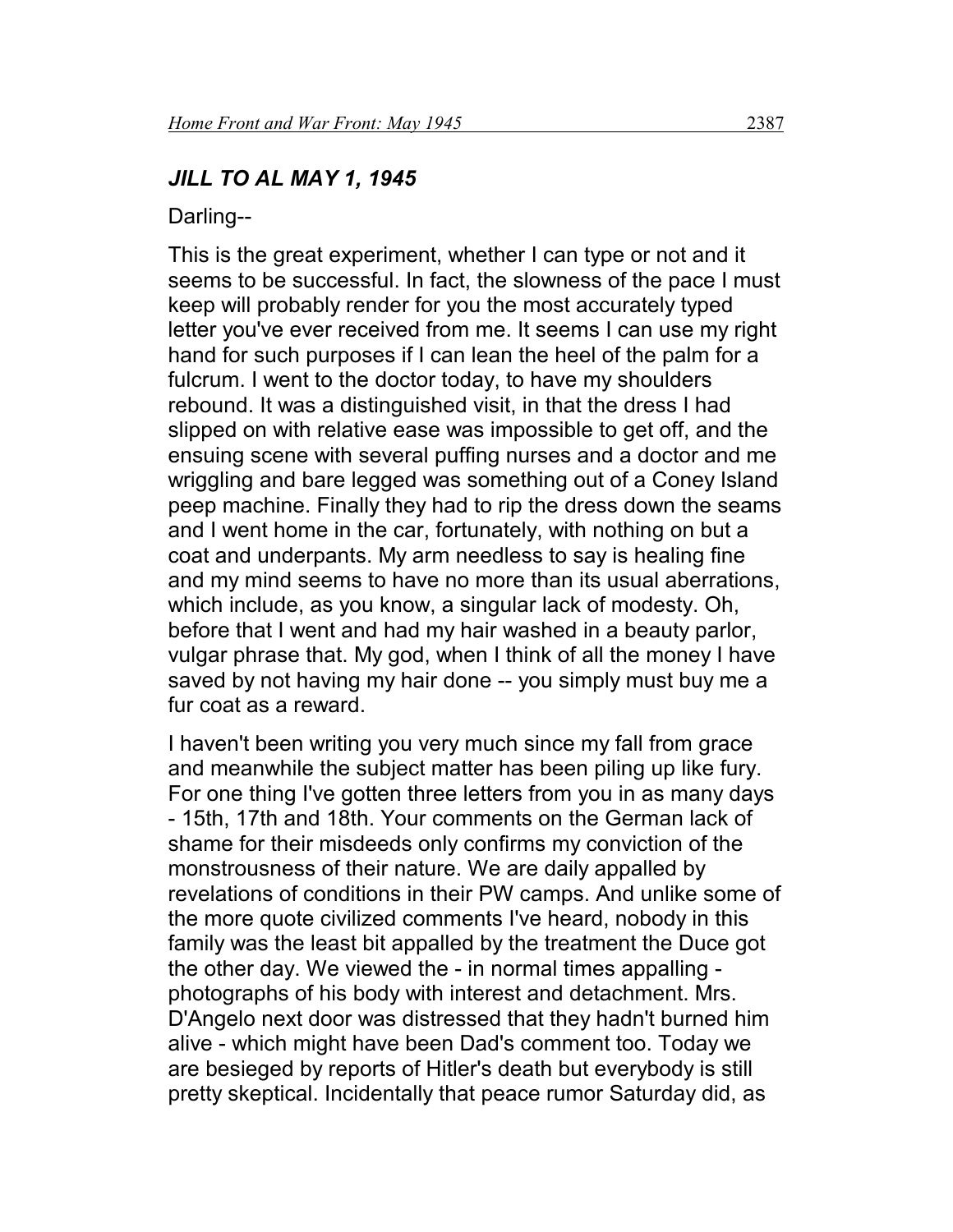you may know, come through on the AP wires, and in the Hearst headlines, as the real thing. I was not entirely convinced but after an hour of listening to radio bulletins I broke down and had a great weeping fit, which apparently is the standard family reaction, for Paul later told me that in 1918 when there was a false armistice he remembered mother throwing her arms around the maid and weeping. I tell you that when you come home I shall probably flood the joint for days.

And Kathy is truly a child of war. Her first official word was spoken yesterday. It was: airplane.

Incidentally Liz's baby's name is Louise. I haven't heard from her since her first letter. God how I hope she will find some happiness someday.

Your letter today contained a very good picture, pictorially speaking, of you but I couldn't help but feel sad, seeing you look so stern and un-boyish. I know you hate allusions to your appearance but you sure don't look like the unseemly denizen of a beer jacket I once knew. Which is logically to be expected and even desired. I wonder if I look changed to you. I think I have changed too, though at what point I did it I don't know. I think I look sort of sophisticated now - my face is set or something, like jello.

My typing has degenerated because I decided it was easier to use one hand. I hope you are not annoyed by the shortness and current infrequency of my letters, or by the reason (which you probably are) - the careless way I dispose of my person. I will try to write more often in the future. Now I am about to read Ann your description of the Russian dancers.

Damn it, darling, I do miss you so much and feel quite able to cope with any advances you might make if you were here.

I love you, see.

Jill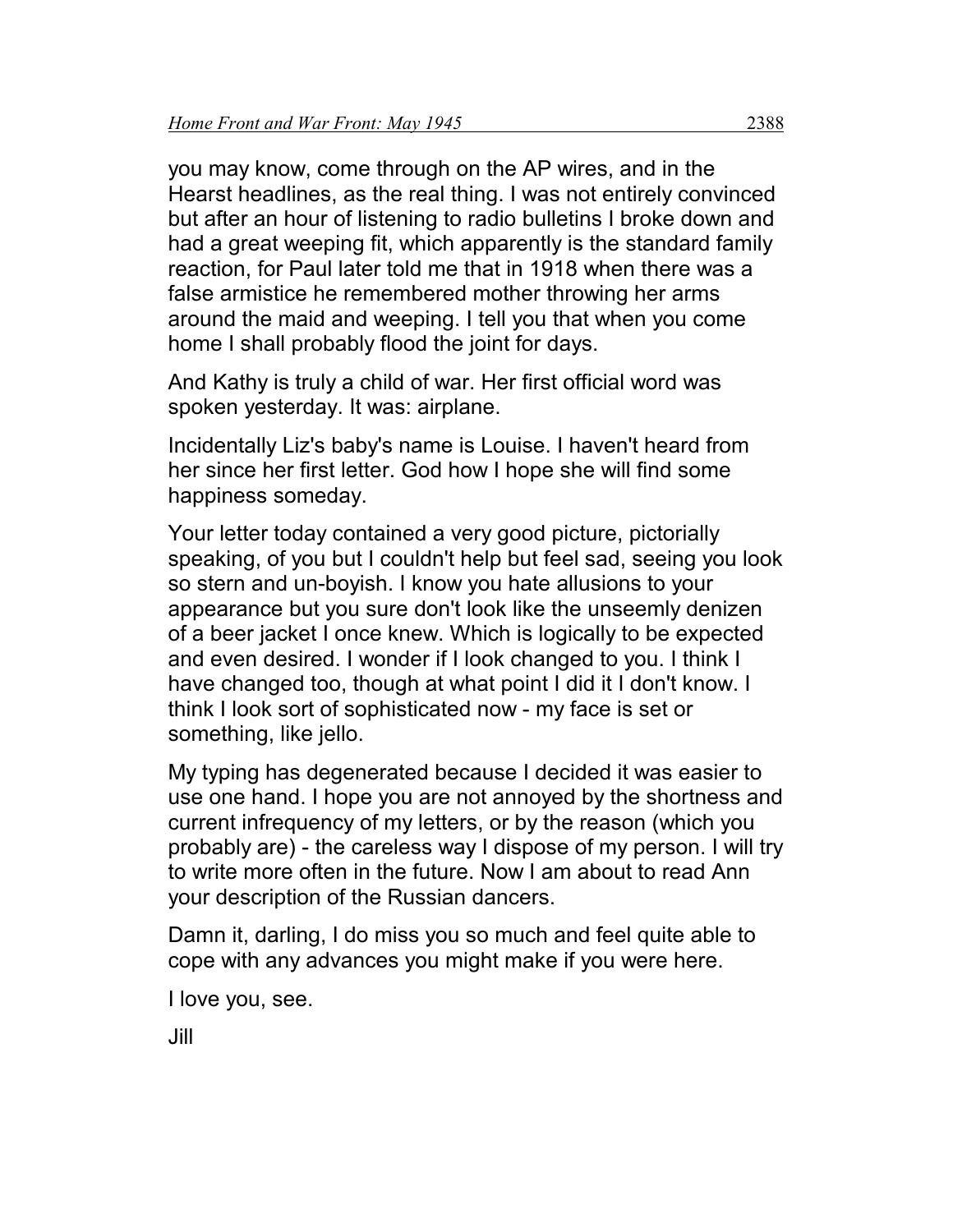#### *AL TO JILL MAY 2, 1945*

Dearest Love,

I hope you won't mind this as the letter for tonight. Even with the considerable inspiration afforded by two letters from you today, I haven't the time or alertness befitting a longer one. That old war of movement, you know. It's getting to be more of a bowel movement, lately, one should add, with the Germans as the subjects. Bless the cartoonist from Frisco who captioned his effort "There ain't nobody but us anti-Nazis here." How could he judge our experience from so many thousands of miles sway. The moral conduct of the Germans these past years has been and is now involved in one axiom: "Do what you're told and pretend you can't see." A very distinguished lady whose castle I and some soldiers commandeered told me in her hour of grace before she perceived what an ugly sort I am: "I'm sure if you could only talk with the Führer, you would be in such agreement. She knew him personally. At the same time she had fifty French PWs housed in a room where they had been for five years, a hundred yards from the main castle building. Still she could ask for clemency and pretend not to see an issue in the war. I don't know whether it was her or the bad wine in her cellar that made me sleep so fitfully on the bed Carolus Quintus, Holy Roman Emperor and King of Spain and Austria, once slept on. Damn all beds that don't contain my Hillins Prima, anyhow. I think, despite some apparent adjustment I really miss you more than ever, because for months I've been sleeping less well. It all has to do with not having you, subconsciously. Nothing, well, practically nothing, could prevent my sleeping with you in my embrace, tête à tête, corps à corps et jambe à jambe. I am never happy with anything that doesn't include you. Sometimes things are pleasant, but that's all you can say for them. For some pleasure can tend to that romantic masochism, e.g. the Joyful painfulness of missing his lover, the "delicious black mood", but that I dislike & avoid. I don't need constant happiness (the test of the congenital optimist by the way) to keep going. I can wait a little more and when we are together again, we'll take Kathy and go off into the country. We'll get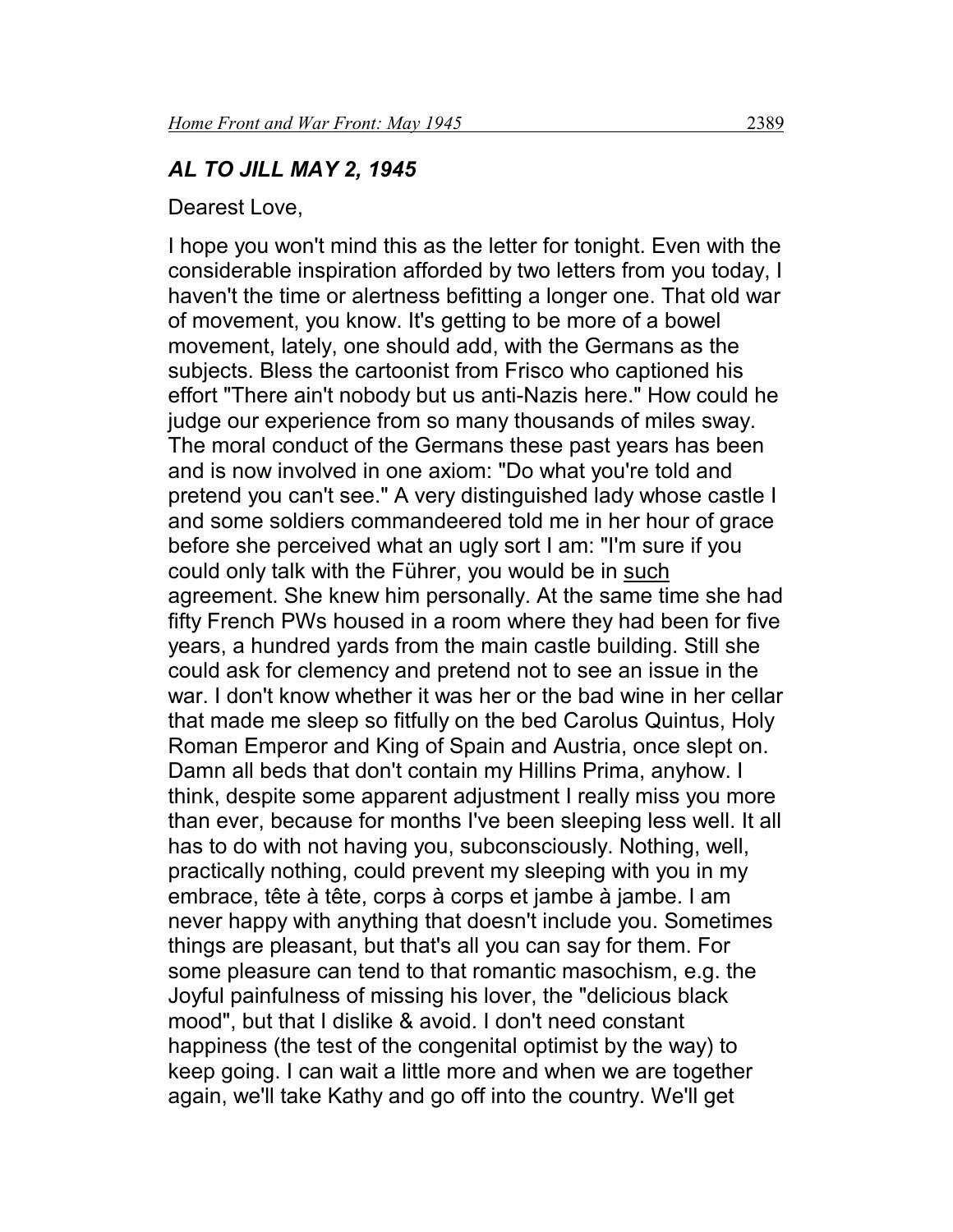someone to do the more disagreeable chores, stock up on good wines and food, and make Epicurus fidget in his tomb from envy, not to mention divinities like Venus, Bacchus, Minerva and Pan. And you will be before my eyes constantly like Botticelli's nymph rising from the bath and Kathy can play in a brook and every two hours she can come to me for reassurance and play, if she can awaken me. Is that enough, or should I go into more detail on what will befall you for months and years on end? Of your tired body crawling into bed at night and your tired body crawling out of bed in the morning. If you think Kathy is starved for affection, how do you think I feel? Hell, tell her to get in line.

Thanks for sending me those two books of Porter & Koestler. I know I'll enjoy them very much and waft you many a kiss as I read them. I practically finished the huge and delicious Thurber's Carnival in one hoagy July. After the rest, I have a book by Philip Wylie to read. Soon I will be having more time to read, I believe. Contrary to your black foreboding, and frankly to ours too, the Redoubt isn't turning out to be so redoubtable. The whole thing should be over in a very few days and we can stop to look up and about, like a ploughman straightening & stretching from his labors. Then the air will be full of reports & rumors as to who will get to see the old country & who will go elsewhere. And full of agonized screams, too, one should add. I hope to be smiling.

The news of the deaths of Mussolini and Hitler is very satisfactory. The details of Il Duce's demise are especially fitting, I think, and I'm sure there is more to Hitler's death than Doenitz gave out. Hitler probably died days before it was announced, and who knows in what manner. The transactions afterwards, the Alphonse and Gaston acts, must have been most amusing. Imagine Himmler reneging on Power. So much for now from your most loving husband. A thousand tender kisses.

Your

Al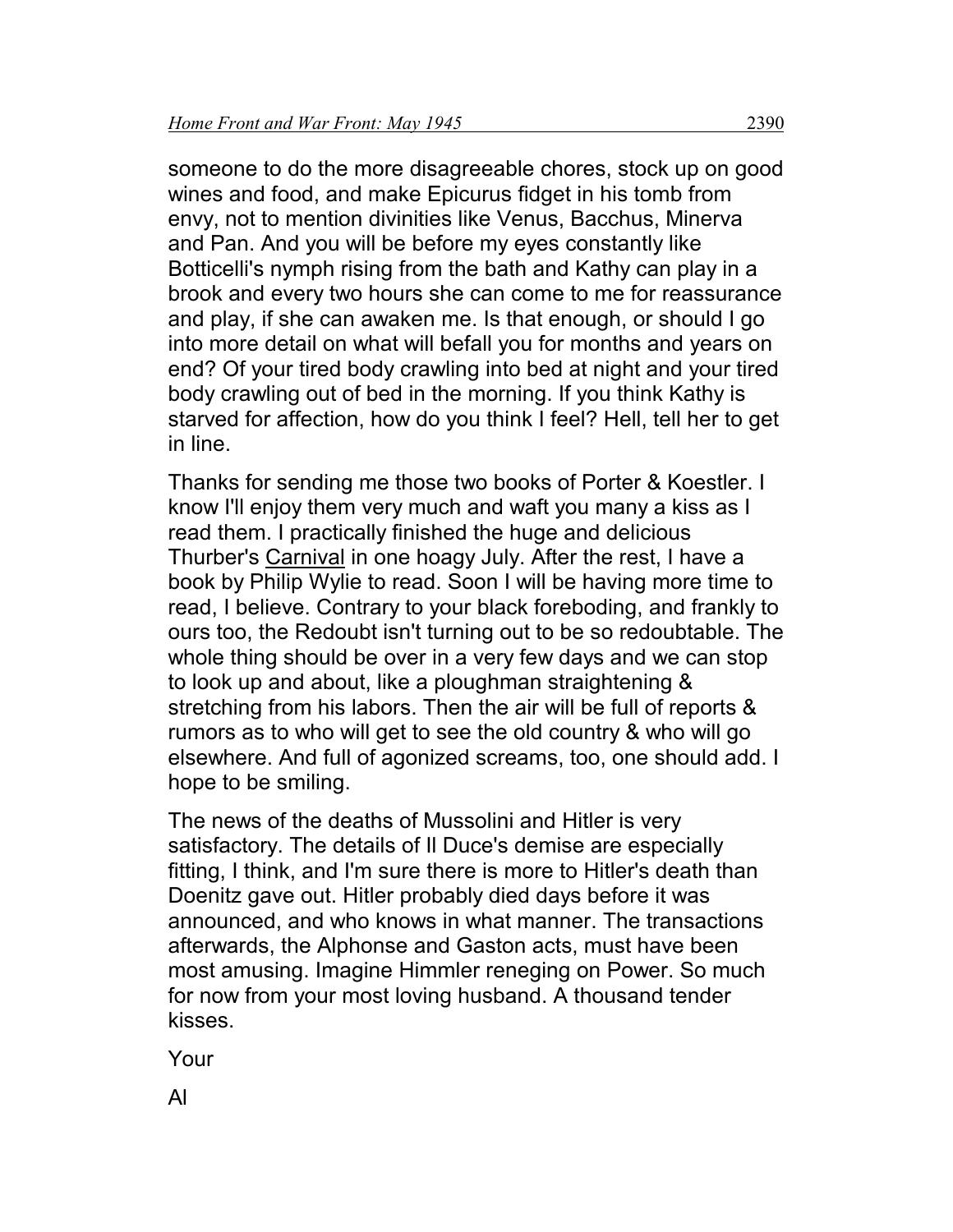**I**T wasn't his idea to call it "Schloss de Grazia," it was theirs -- some of the men -- and no one called it that to his face, because he would have been embarrassed. Yet he earned it in a way, because he had discovered it, and they lived very well in it for as happy a three months as the Army ever afforded them, one and all. It was there that he sat down with several of the most disgruntled men and penned a stern and demanding letter to the public columns of Stars and Stripes, describing the homesickness and physical and mental infirmities of all the men who had been away from the U.S.A. for over two years and urging the High Command to Do Something about getting them back. He signed his John Hancock to it and it was sent in but never printed. Nor was he arrested for conspiracy and radical agitation. The men were glad that he penned the missive, because nobody could think of anything better to do, and this was a show of solidarity that was not to be found in the manual of arms.

He had not snatched the castle from the enemy. It was more like taking candy from a baby. Literally. He was jeeping about, applying the *savoir faire* of six campaigns toward seizing just the right kind of billet in view of the battles damping down, and had seen from afar this sturdy Schloss. It had been built not by some Ludwig the Mad, King of Bavaria, but by a Sigmund the Modest. Grey. Unornamented. With a plain courtyard. It fronted for a tiny village. It might have been a private school. As a matter of fact, when he entered he was met by women who seemed to be teachers, and they explained that it was being used to house children safe from the Allied bombings. They were anxious, they said, to leave for their homes, now that the bombings had stopped over Western Germany. Very good, said he, I will provide you with the trucks to bring the kinder home. Then a door was opened for him to view a room. *"Heil Hitler!"* cried the tots as one voice, leaping up stiffly to attention from their tiny stools. "Remarkable, " said he. "At ease." He murmured to the Matron, "I hope that you will stop all that." "Oh, yes, Herr Hauptmann," she exclaimed. And you can bet that it was their last "Heil."

He moved on Southeastward toward Munich, detouring to dip in the Ammersee en route, while his recce team captured the City's radio transmitter intact and the *Völkischer Beobachter,* the kingpin Nazi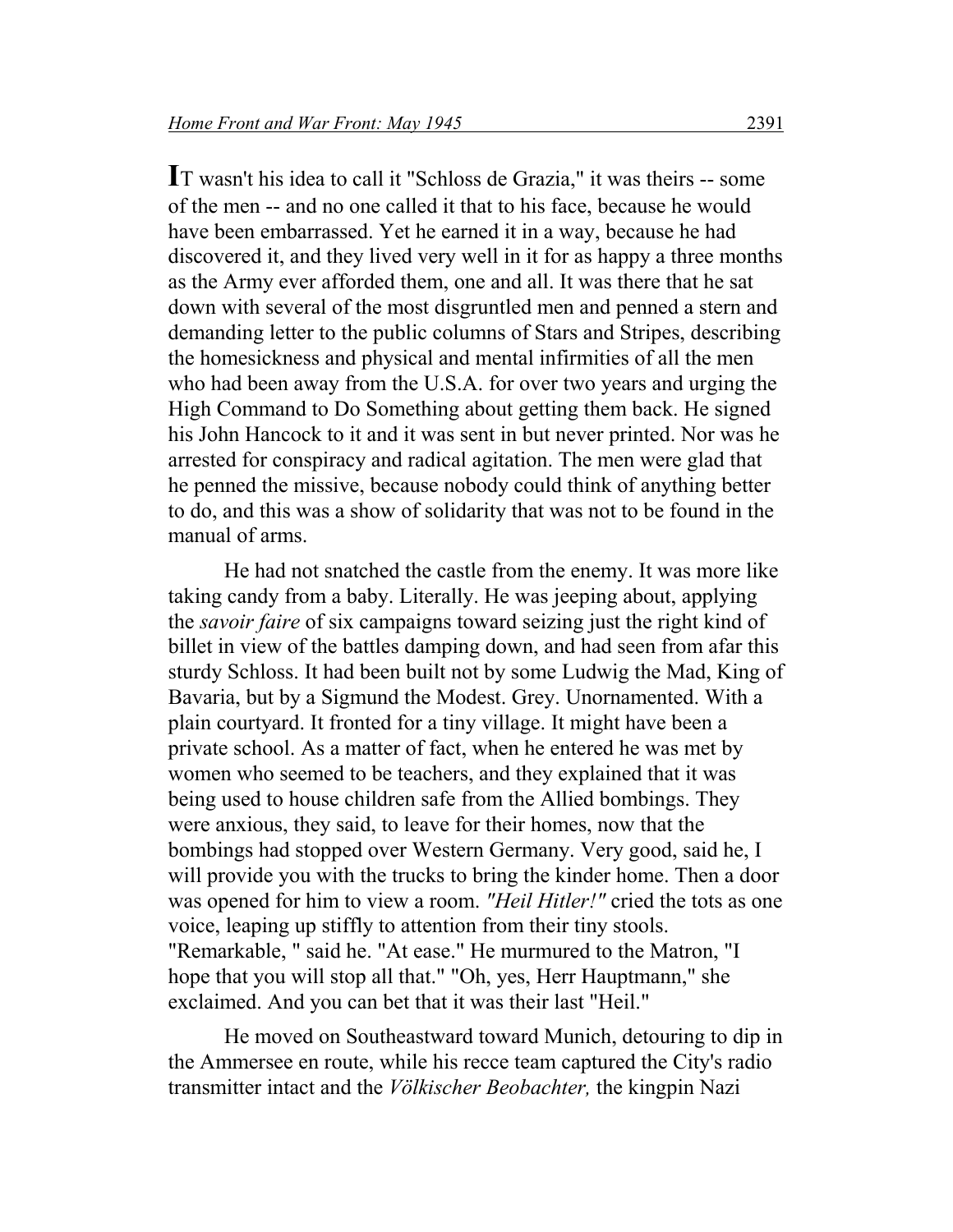newspaper. On the way through the city streets, officials of the Central Police and Post Office called to them, waving, that they were surrendering here and now. Actually they should have been waving surrender leaflets, because General Patch had asked for such a leaflet just for them; this was quickly turned out by Tom Crowell and given to the Air Corps; but the aviation armorers mis-converted the incendiary shells to be employed and they failed to explode in air. No matter: mere squads and snipers were the only German fighters to stick it out and they were propelled by an internal desperation beyond any appeal.

On April 28 Benito Mussolini, Godfather of Fascism, Falangism, and Nazism, is lynched by Italian communist partisans, along with his lover, Clara Petacci. The Americans feel that justice has been rendered, though the sight of Petacci hanging upside down with her skirts blowing to the breeze is disgusting to the Exec.

On May 1, near midnight, the German radio station begins to play long stretches of Wagnerian *Götterdamerung* music. Soon enough, the monitoring truck has alerted Captain Wallenberg and the others. They understand that *Der Führer* has died by his own hand, with Eva Braun, and in his Berlin bunker, leaving to Admiral Doenitz the Keys to the Kingdom.

There is to be no Redoubt around Berchtesgarten, no more, no more. Roos has been transferred on "temporary duty" (TD) to Denmark. The Exec has become Commanding Officer in name as well as in fact; he will have only brief occasion to put into effect his ideals about the governance of a military company..

On May 2, two days before the German Nineteenth Army facing the Seventh Army, the German Armies in Italy surrender. The Captain takes Lt. Albert Constantine with him in a jeep and drives South. He heads straight for the Brenner Pass; he is emboldened from remembering passing through it as a student tourist before the War. Near Innsbruck they come upon an airfield with the first jet airplanes they, or practically any Allied soldiers, have seen. The air force personnel has fled. Here would be the Redoubt's doughty "air fleet." After traversing Innsbruck without incident, he turns into the Brenner.

Hardly a soul is to be seen. No fusillade pouring from the elite troops of the Redoubt above. Half-way through the Pass something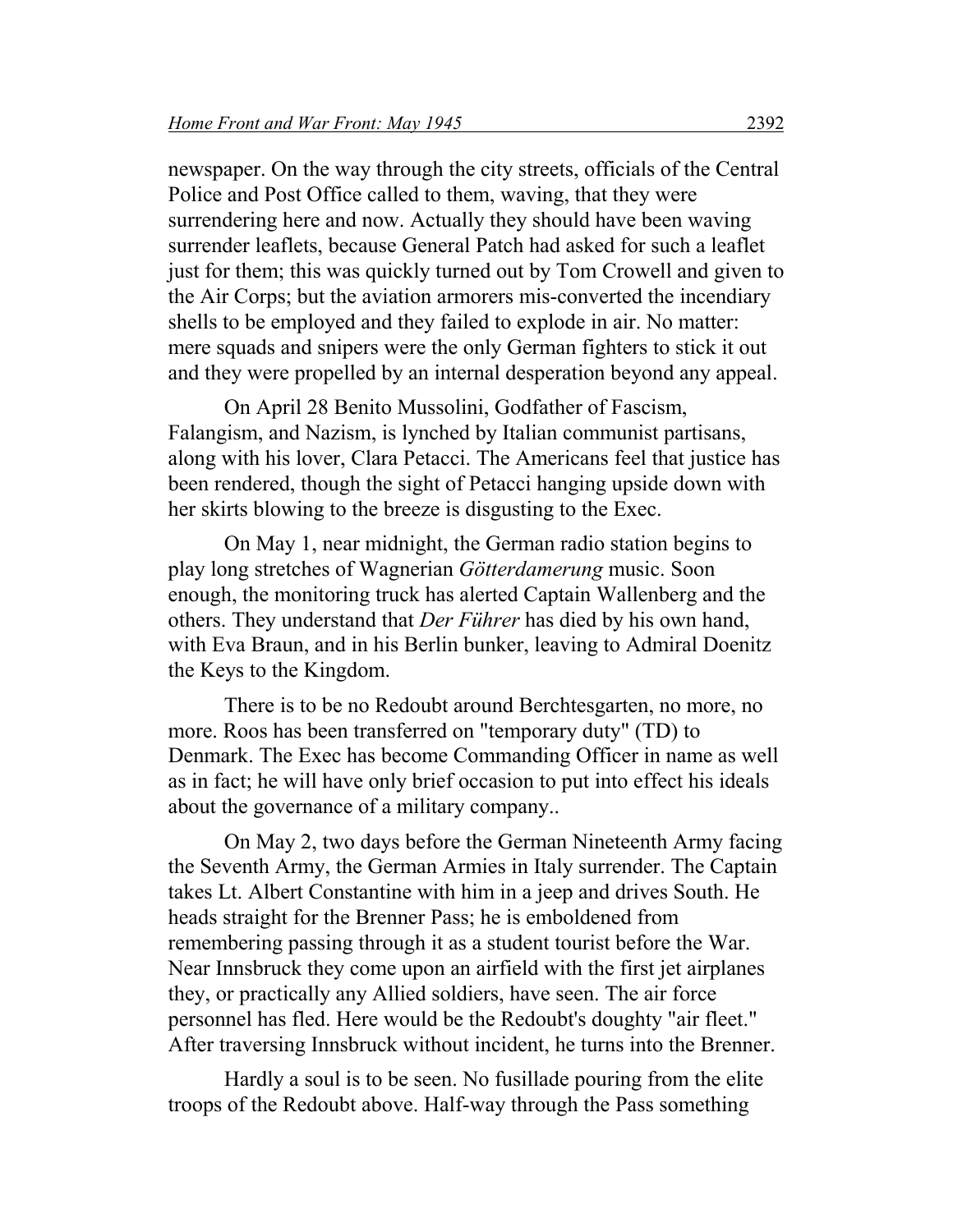like a command car comes rushing at them. It roars by as he whirls in a double take. It was filled with German officers in full regalia. Too bad, he curses; but there had been no time to react. There hadn't been even a road block that might have stopped them from turning off and burying themselves in an Austrian village.

The next thing the American jeep strikes upon is an Army that is dressed for an Operetta by Franz Lehar. These are Czechoslovak troops, allies of the Germans, which could not be trusted for combat in Italy.

Ultimately they slow down as the road nears Bolzano, for there is a bad traffic jam of German infantry and artillery, managed by German MP's, who guide the American officers as if these belonged to the Wehrmacht. Not an Allied vehicle to be seen. Circling through the city, they eventually encounter several Americans leaning against their jeeps, spooning food from C-ration cans into their mouths. "How ya'doin?" "Ya really made it here from Germany? Damn! That's sompin." There isn't much more to say, it seems. Watch the scene a while longer; it gives you an absurd feeling, all these enemy soldiers with their burp-guns and artillery pieces marching hither and yon. Probably looking for places to bivouac. They can't seize Italian homes and buildings just like that any more, can they?

The Seventh Army officers turn their car back toward Germany. It is so silly: this German horde; they would give anything to be heading up the Brenner Pass. Yet all the Captain needs to do is to turn the head of his jeep and step on the gas. No one dares to interfere with him. He would have been blown away had he been here a couple of days earlier.

This may have been the first juncture of the Allied forces North and South: the Seventh and Fifth Armies; the otherwise uncontested claim of the Chronologist of the U.S. Army Historical Center is that on May 4, soldiers of an "Intelligence and Reconnaissance Platoon of the 349th Infantry, 88th Division" of the Fifth Army of the 15th Army Group (you remember them!), "establishes contact with the U.S. Seventh Army at Vipiteno, S of Brennero, on Austro-Italian frontier." The Seventh Army contact is said to be of the 411th Infantry Regiment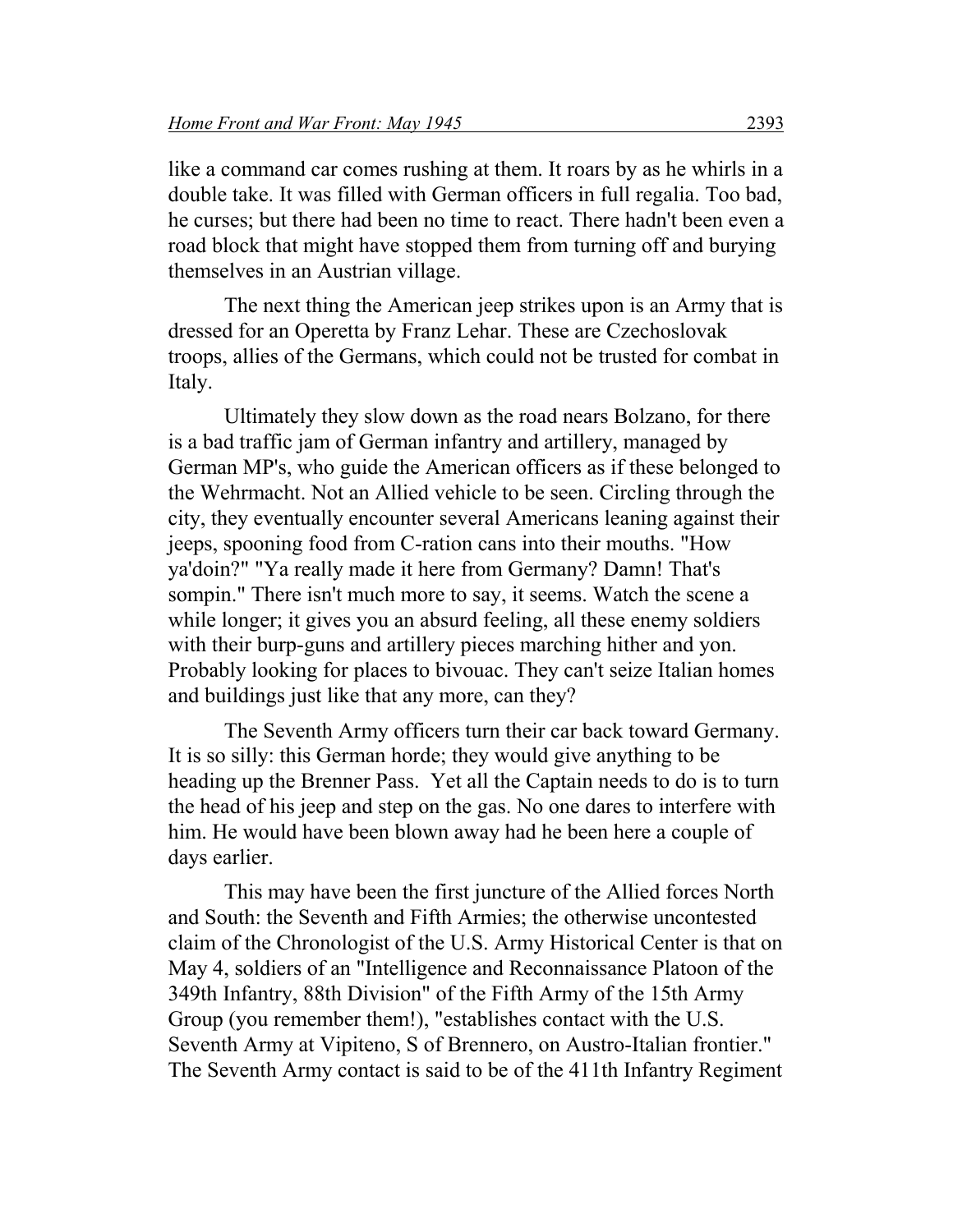

German armored train in Bavaria.

German troupes in the Brenner Pass.

of the 103rd Infantry Division. The Captain had no intention of making the record books, but he did talk about the strange encounters at mess when he got back home. Anyhow the main point was not in the chronology: Churchill's so-called soft underbelly of Europe took as much time to conquer as the bristling backbone of the Nazi swine.

A couple of days later C.D. Jackson shows up from SHAEF with Major Roos and asks the Captain to take them to Dachau. They proceed in the outfit's command car along the *autobahn.* On the way they come upon a bad truck accident, two huge cargo trucks entangled and tipped over, a couple of black guys prone maybe dying, their comrades around them wondering what to do. The Captain pulls over, stops a vehicle with hospital markings and nurses and officers. They seem reluctant to help. He insists they do something. They promise to send help from nearby and scoot off. He delays, talking to the men; it's a matter of internal injuries and concussions; their eyes roll out of control. Roos and Jackson want to get away from the scene. C.D. is irritated; their fault, of course. A third truck has promised to get help, the men tell him. We cannot move them, he says, and they agree. It would make matters worse. Best wait for the ambulance. Back on the road, he sits severely, disliking Jackson: these men have been driving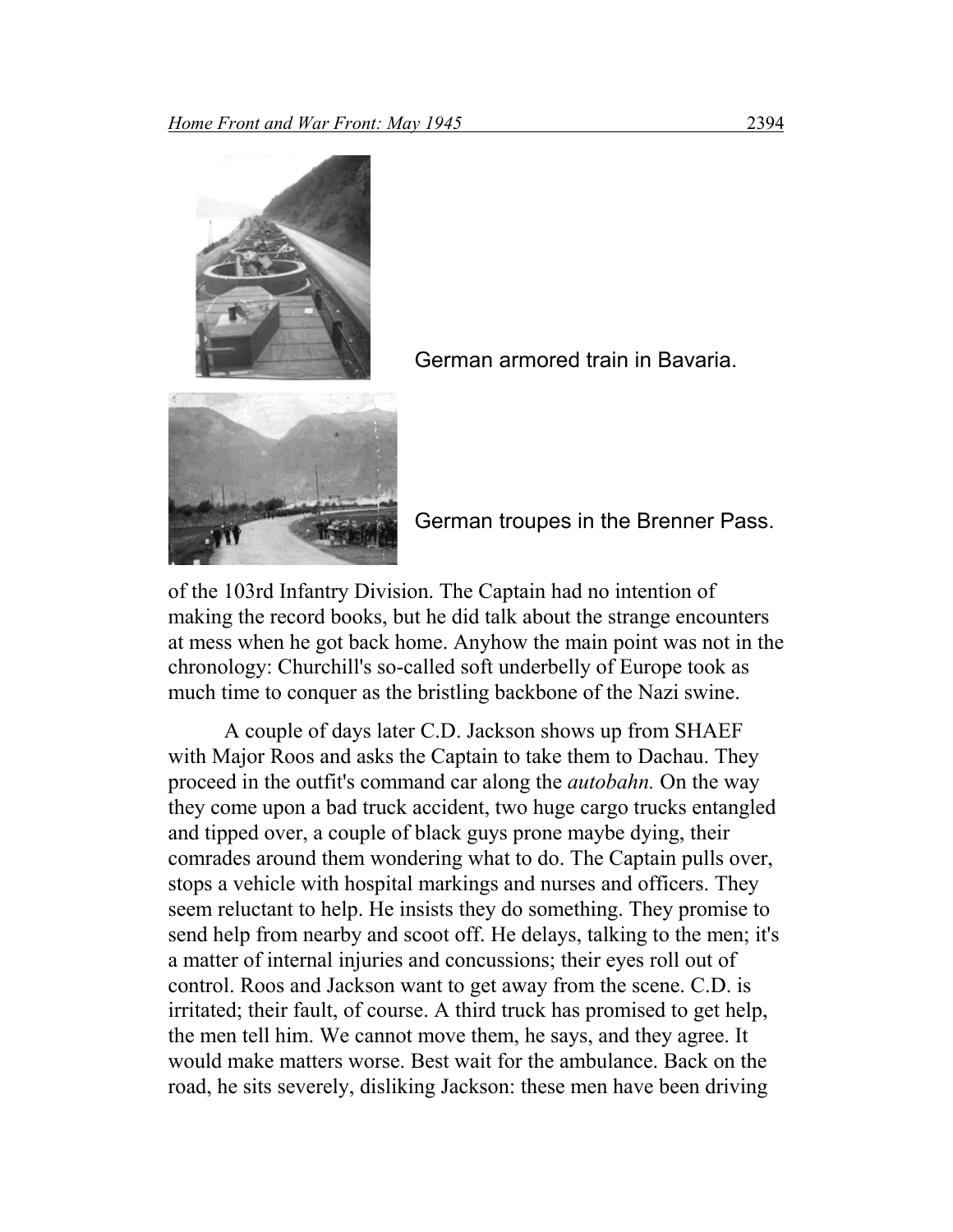their trucks like crazy ever since the landings in Provence.

At Dachau, as you enter by way of the wide-open wire gates, you are confronted on the left by an enormous mound of corpses disintegrating in lime. Crowds of emaciates shamble around not knowing what to make of it all, smoking American cigarettes. They cannot eat much, just soup like before; but the soup is thicker and better now, says one man, contentedly. When the Captain throws a butt down and moves to crush it out of habit, he almost steps on a man's hand bending to snatch it. He apologizes and gives him a full cigarette. As he had promised a French officer in Augsburg, he leaves gifts of tobacco and soap for two French political prisoners, Vincent Badie, a former Socialist Deputy, and François Michelet; they were out somewhere, scrounging around the town, helping themselves to such food and drink and clothing as they might come upon. A large fat SS guard has been uncovered hiding and is dragged past, being bludgeoned, rather feebly thinks the Captain, by the inmates. "Should I interfere?" he asks himself. He does not.

#### *JILL TO AL MAY 3, 1945 V-MAIL*

#### Darling,

As usual I seem to have more mail from you these days than I have time to answer it. Par example, Paul and Ann are out at their weekly ice skating session, which I always look forward to because it gives me much free time in which to write you and here it is nearly nine PM and I hardly have started to write you. I had to get the kids to bed and Kathy picked this of all nights to stay awake endlessly, muttering oy-yoy-yoy in her bed (and don't tell me she gets that from my side of the family because everybody knows how excruciatingly assimilated we are) and to wet and soil thrice, necessitating as many changes of diapers. You can look forward to toilet training her yourself. She sure resists me. And I don't think it will be so long that you'll be wrestling with Little Toidey. From where I sit, our successes are staggering. I was always the gloomy one, you know, about quick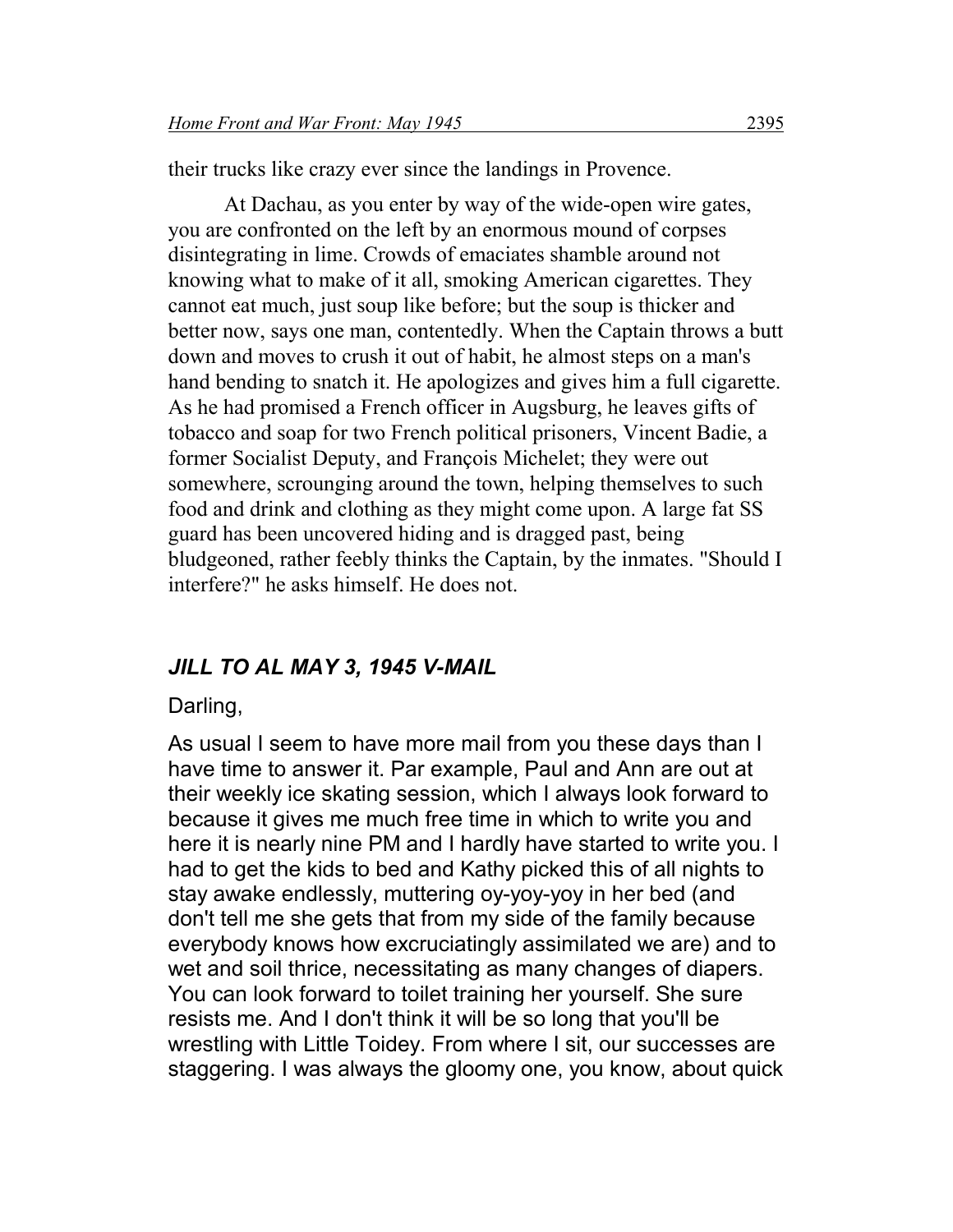

Dachau.



Dachau.



Distributing food at Dachau.

victory. Why, last night's paper said that the 7th Army actually didn't have any more fighting to do in its present location.

You can gather that I must be in excellent shape, to be able to put the kids away myself. And indeed I am. I don't know what new kind of therapy it is, not putting a broken bone in a cast, but it surely is superior. I have quite a lot of movement in my right arm except that I naturally can't raise it from the shoulder. The bandage is tight but I am used to it. If you are interested in the deal and at your distance how can you protest, I will describe it to you. It seems that the collarbone was broken off completely about an inch from the end, next to the shoulder. The doctor figured that it would either just swing around free until a new growth of bone intervened, leaving an unseemly bump, or else the loose piece would slide back into place by itself. So he left it unbandaged for a couple of days in the hospital, during which I couldn't move, and by gosh it did go back into place and that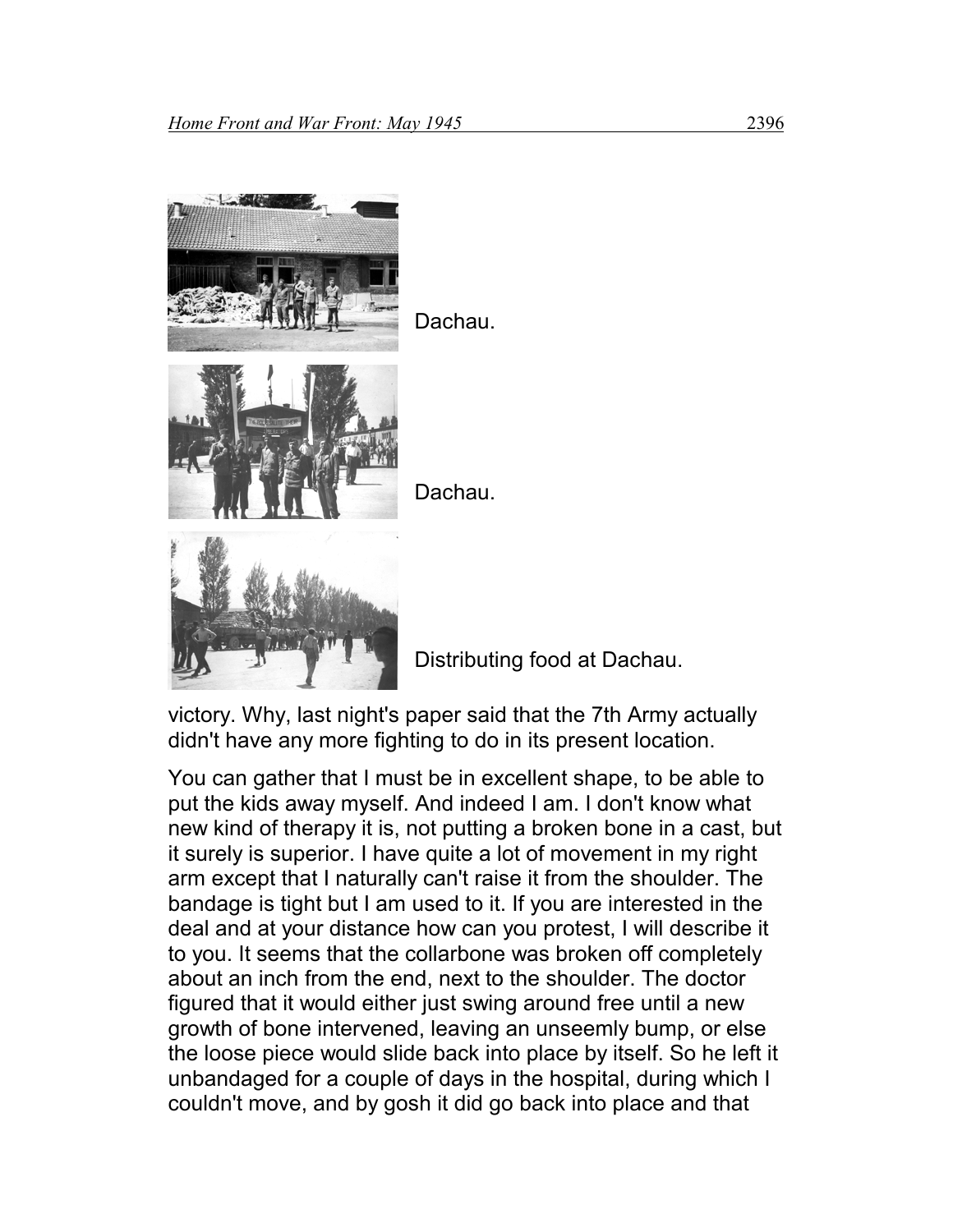was the end of it. The bandage apparently just exerts tension, to keep the whole works straight. My but it's fun discussing one's operation.

My three letters from you were March 29, April 13 and 20. In the last one you ask again about our finances. I've told you a million times if I've told you once that our bonds are in the vaults of the Fed. Reserve bank. Why must you heckle me, and me so sick? About income tax, well I'm just letting it go. Do you want me to age prematurely? You're a soldier and don't have to worry and I'm sure nobody cares about my lousy 300 a year. The interest on the bank accounts stand as yours because they're in your name. One one half percent or whatever the rate is of 9000 can't be very much. One and one half, I mean. Now please leave me alone. I want to sleep.

Oh, I finally got Ann to work the record machine and played that record Liz sent of you and Jane Mayer that you once sent to Bill. It sure was a sad rendition of I'm Confessing. It was funny to hear your voice, completely unrecognizable. You sounded a lot like Steinbrecher, very Chicago with hard clipped tones. I am so used to my family's relative drawls and your little brother's tough accents that you sounded quite different and unexpected.

Your second letter was about Roosevelt, whose loss we won't cease to feel for a long long time. Last night I went to the movies with the girls next door and the newsreel showed his funeral and we all wept silently and it seemed uncontrollably for a long time. The people of our generation owe so much to Roosevelt, perhaps even more than the older people, that only the callow, the smug and selfish can bear his loss. Everyone I've met here feels it deeply. I wonder how many other men in history were as loved and mourned. I can't think of any offhand.

I had dinner out with those girls and then we saw Meet Me in St. Louis which is a pretty good musical done in excellent taste. But dinner out is a gyp these days. The food is never as good as home and terribly expensive, worse even than Washington when we were there. So it wasn't such a thrill going out after all.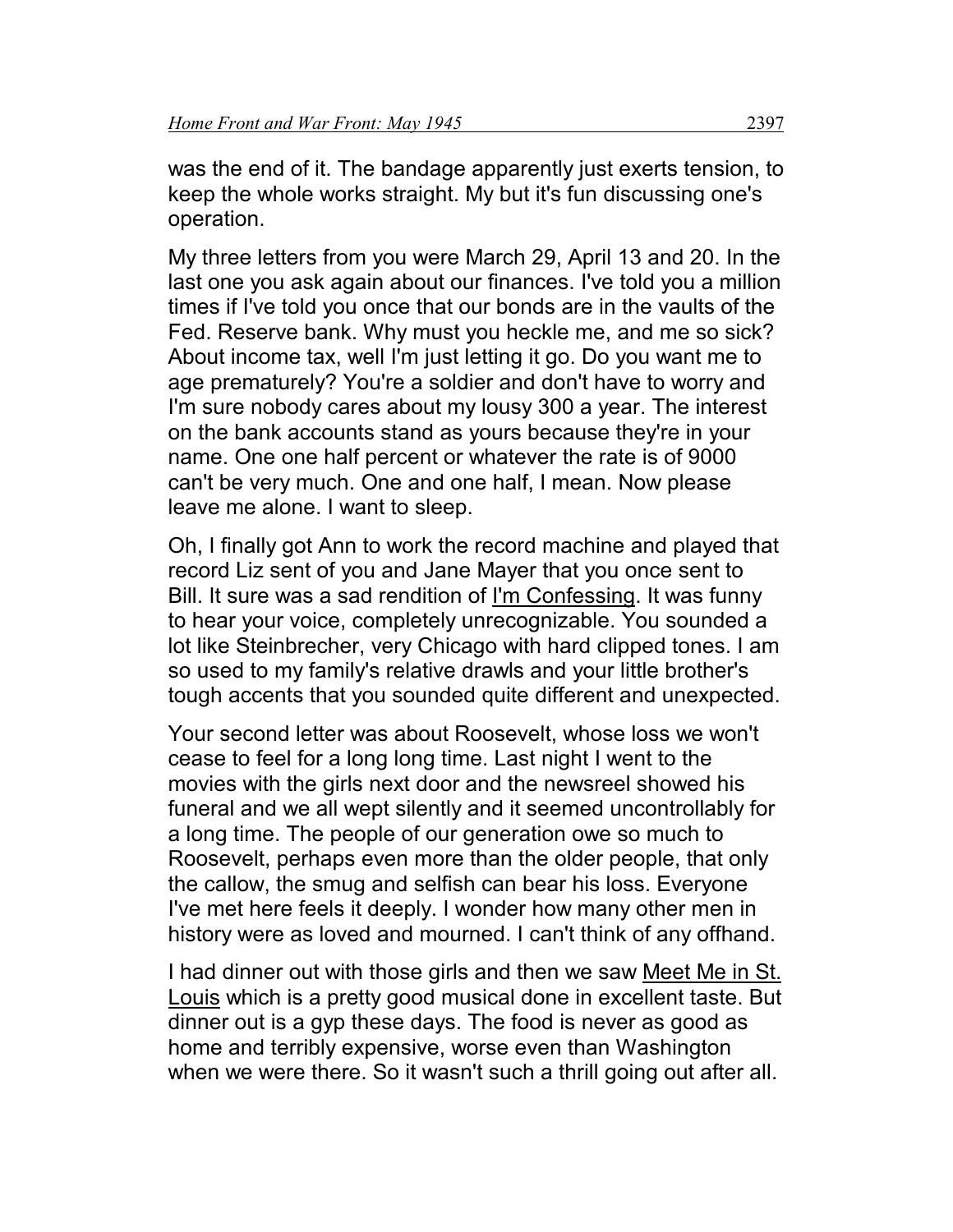I'm starting to read André Gide, The Counterfeiters, very strange through probably in the French novel tradition with which I'm not as familiar as the English (or Russian, the latter being strange enough but I was practically weaned on them). It is the clinical dissection of emotions, the philosophy (so far) not going much deeper than aphorisms on love (unlike Mann, who is also very detailed but full of philosophy with a capital P, none of which I ever understood much of).

Do you believe Hitler's death? nobody here gives a damn at this point. It's funny - it used to seem so important that he die. I guess this explodes for all time the great man theory of history.

I'm getting right tired, pardner. That's the trouble with my little infirmity. Stuff like typing is so complicated that I run out of energy long before I run out of ideas. Anyway, and I might have said it before, I'm beginning to resent the whole process of communication via the mails. Now that the end is so close, it seems like such a mockery, having to write when we could talk.

I guess I'll finish up Nature's Way (spelled Serutan, backwards). Kathy was a very good girl today. We took a long walk, Paul II & I walking; Kathy sitting in his miniature express wagon, to which we have tied an enormous length of rope. If you so much as take a deep breath when you are dragging it, the wagon upends, tilting her out on the back of her head. Then she gets mad & cries but climbs right back in. The lazy little shit - she knows when she's well off. Did I tell you - her hair got curly and is really very pretty, bronzy brown, the color of mine. She's an awfully pretty kid now - she is heavier than in Chicago and it's more becoming. But she looks pregnant. We await her labor momentarily. *[drawing: Kathy's stomach.]*

I love you

Jill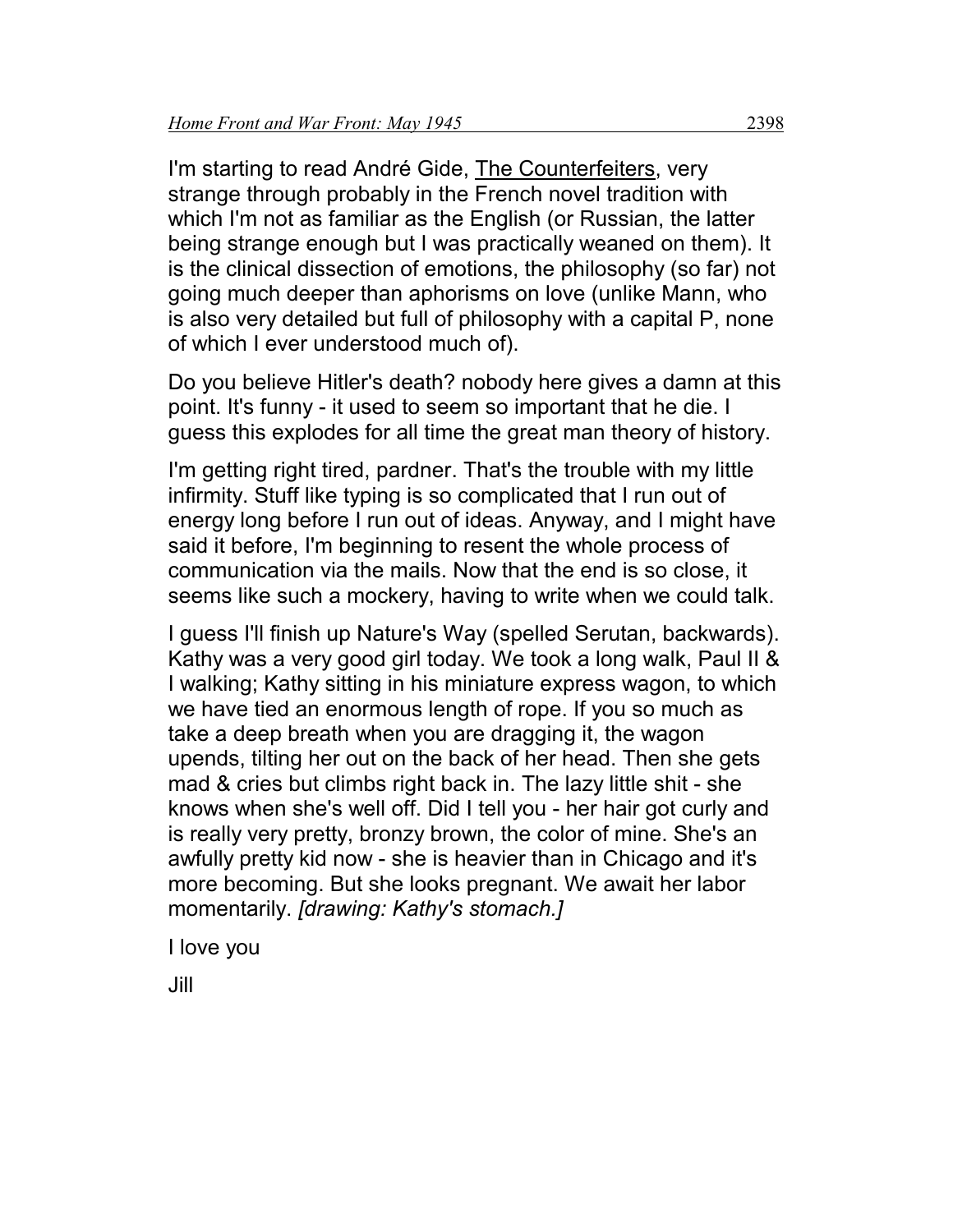# *AL TO JILL MAY 3, 1945* VÖLKISCHER BEOBACHTER **Schriftleitung**

**Fernruf** 

München

Meine liebe Frau,

And why not this letterhead for the fitting end to German propaganda? Johnny Anspacher got a copy of the last book they published too, and that ironically enough was Rosenberg's Myth of the Twentieth Century, back where their propaganda started. And as the hundreds of books lay there, thousands of freed prisoners and slaves stormed over the country hooting its prostrate form and sneering at those who remained in it. The Reality of the Twentieth Century, perhaps, one might name it.

It's all about over now. With the surrender of the Southern forces and the practically complete occupation of Germany, we might as well change to that V-E mood, if we can manage it. Personally, I don't see much to be excited about. The end is duller than the gigantic battles that occurred in the middle of it. It is almost difficult to get into a discussion on Hitler's death, so uninterested is everyone. I have an intimation that the surrender of Japan will be a much more surprising affair and more deserving of thanksgiving. Truman's hint to the Japs on the occasion of the surrender in the South, the Japanese collapse in Burma, our approach to the main islands, the heavy raids, the condolences of the Japanese premier on the death of Roosevelt, and the Russian pressure in canceling the treaty and in the statements of Stalin point to a jockeying for position in the Far East for a quick conclusion of the war.

At the moment, my visual perception here sees only rain. We are housed on a hilltop which sweeps a large plain with woods, towns and a couple of factories. We have a tower that is very high and we fly the flag there at half mast. It can be seen for miles and must serve as a constant reminder to the Germans of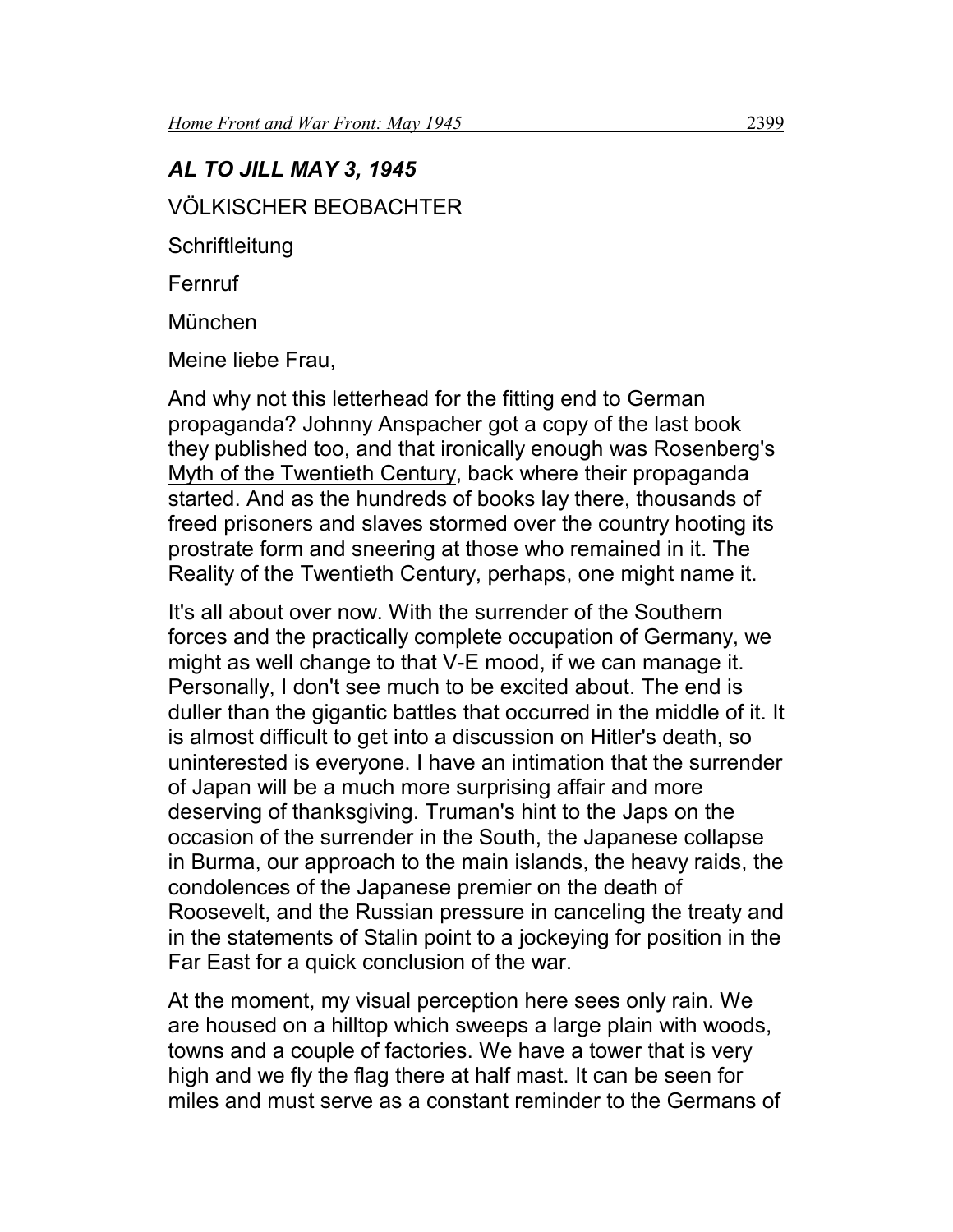the location of power. Our billets are very good. I found enough beds for every man, and we have central heating and even hot showers, not to mention electric lights. I have fixed up my room in a creditable manner. Next to my bed is your picture, atop a small table, and next to it is my trumpet. On the wall above the bed are three other beautiful women in small frames, Nefertiti, Veneziano's Maiden, and Kathy, with her pants showing. Below the bed is an ammunition case which I use as a foot locker and a barracks bag. There are drapes on the two big windows which look out over the countryside, there is this writing table, there are sheets on the bed, and there is the radio I am going to fix soon.

The weather here in Germany lately has been bitter. We have even had snow and sleet storms in the past few days and driving hasn't been much fun. It should pass soon, though, according to the latest local intelligence and be followed by a beautiful spell. The sun comes out, but it may disappear in a second, to be followed by cold winds, dark clouds and cold rain.

I got a V-mail from you today dated April 9, far behind the one I have from April 18, but still very nice to have. I think the gas company's letter and refund is deserving of reproach. There is a patronizing air about it that implies strongly a person's bad credit and then a paternalistic gift for being unexpectedly honest.

Another thing you said was that you liked "being scared to death" but that your demands are "very exacting". On the contrary, I think you are the easiest person in the world to scare to death and you love it. All I had to do was to make an unexpected wry face at you and you would jump six feet. But, of course, you may have become more sophisticated since then.

I am very happy to hear that you are sleeping well since you've been on the West Coast. I think that alone justifies your remaining there for a considerable period. The only thing I have against it is that it makes your letters shorter, no long plaints on the dark hours.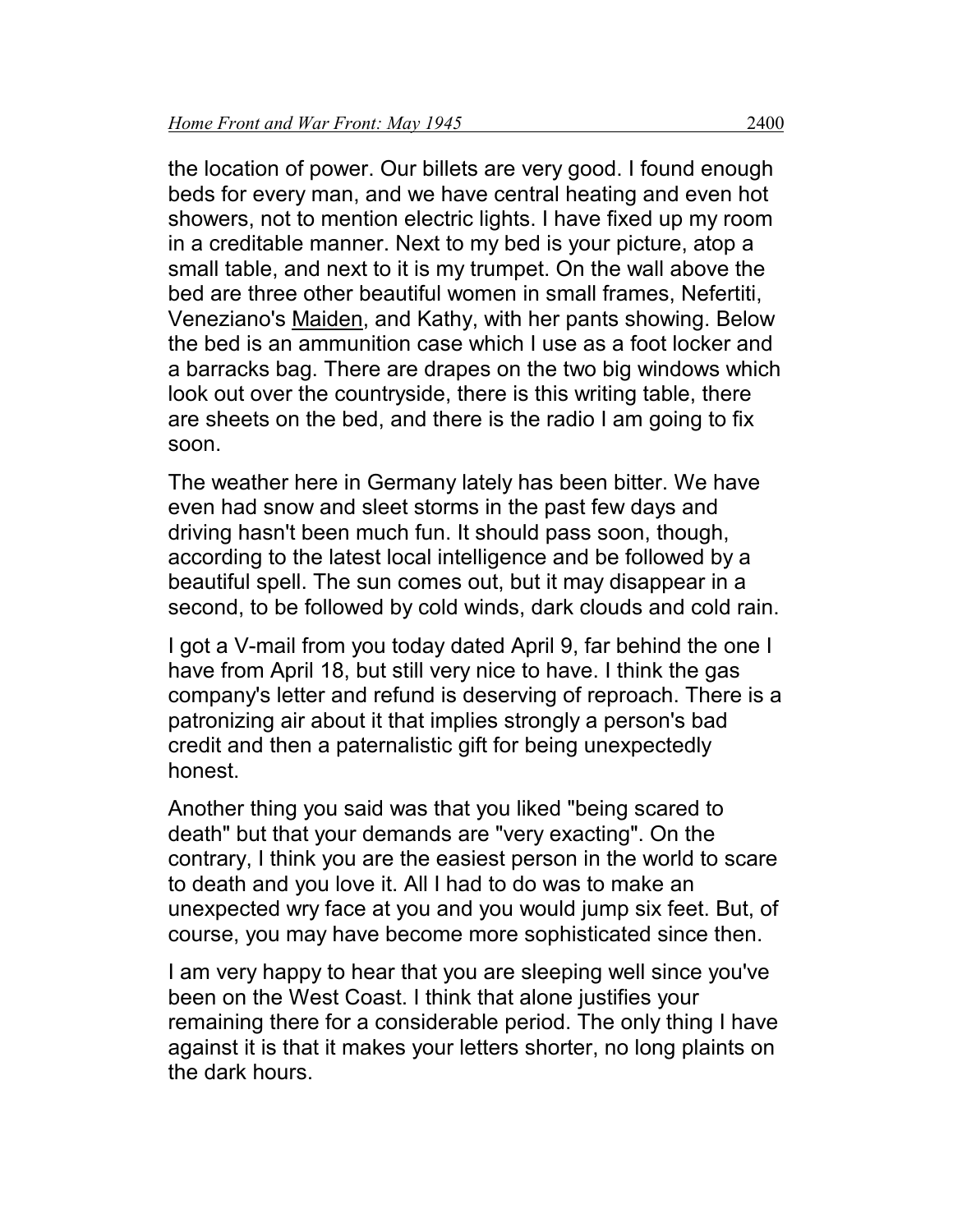I wanted to ask you when you think Kathy is going to be properly trained anally and otherwise. Isn't she rather elderly to be going about revealing her contempt of society in such a forthright manner?

This room would do very nicely for the two of us, I think. It is very light and we could practically look out of bed into the valley afterwards. It is clean and very large and it even has a couple of copies of the New Yorker and a book on public opinion scattered around to make it look like our customary environment. I don't think these years have made much difference. I still want pretty much what I wanted before and it all begins with You. I cannot visualize any ambition of mine, no matter how petty it be, without you fitting into the frame somewhere, in the center or in the corner, like Hitchcock doesn't release a picture he directs without being personally in some shot. You are in every shot I take of a future preference, your tossing about, your long legs, your ideas, your habits, and you are always photogenic.

With many a kiss to you and Kathy, I'm always

Your

Al

# *JILL TO AL MAY 6, 1945 (A) V-MAIL*

Darling -

Today is, for the practical purposes of our family's interests you - V-E day. The news has come that there is peace among most of the Allied Western front. Yet it is bad, all the ways one feels and doesn't feel it. I have no desire to greet it with the tears of pent-up longing and *[feeling ?]* that came with the news of the false armistice last Saturday at this time. The thing happened in so many successive steps - a series of surrenders and also of false alarms. I think I wrote you several days ago that I had read that fighting had stopped on your front, when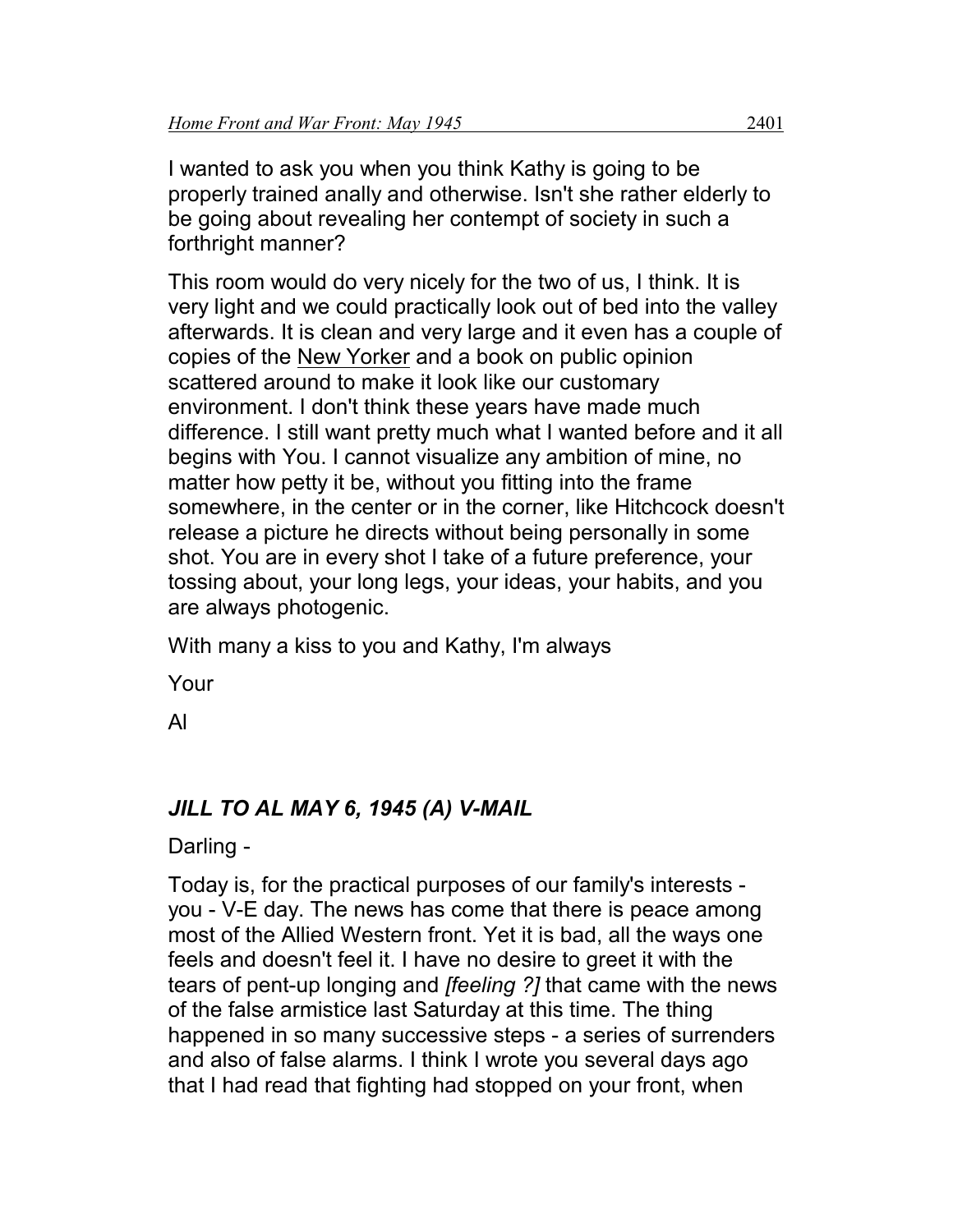later we found out it actually hadn't. Nor is there any great joy in my heart at the moment, though surely it will come, the beautiful realization that you are at last safe. For one thing, there is a hard core of horror at the bottom of all our stomachs. Not a day goes by that one doesn't read of, hear of and see pictures of the unspeakable evils of the Nazi concentration camps. One cannot pass them over when they are in the papers. One feels a terrible moral obligation to see it through, so that every paper one sees and has lying about the house exerts a horrible pull and pervading presence of evil. This is a foolish analogy but it reminds me of a long deserted road in the country where we summered when I was little. My father used to take me for a walk on it occasionally. There was a place in the middle where a house had burned down and I never could bear to see it. I would close my eyes when I walked by but I would always end up by looking back at it just as we had passed, and I would always end up sick and miserable at the sight. Well, there is that, and also the fact that you're not home yet, even though the European war is nearly over. I have been worried about reports of sending troops directly to the Pacific, although today came the news that the Army plans to release two million men in the next year. I am pretty hopeful that you will be among those men but they said it would take a year and that is a terribly long time. Well, this is what I guess I got for my selfishness in thinking that the European and the Pacific wars were two separate things in my cosmos.

Well, this isn't a very cheerful way to greet victory, but victory is not something black and white - one day the world is full of terror and the next day it's all sunshine. There is a long road ahead and even the diplomacy of peace is full of thorns. The one thing that can give us hope is that our military leaders are themselves so sickened and horrified by the German crimes and that their attitude has so filtered through our means of communication that the chances for the Germans' getting a soft peace are less now that peace is almost here than it ever was before. I hope the bastards spend the next twenty years starving.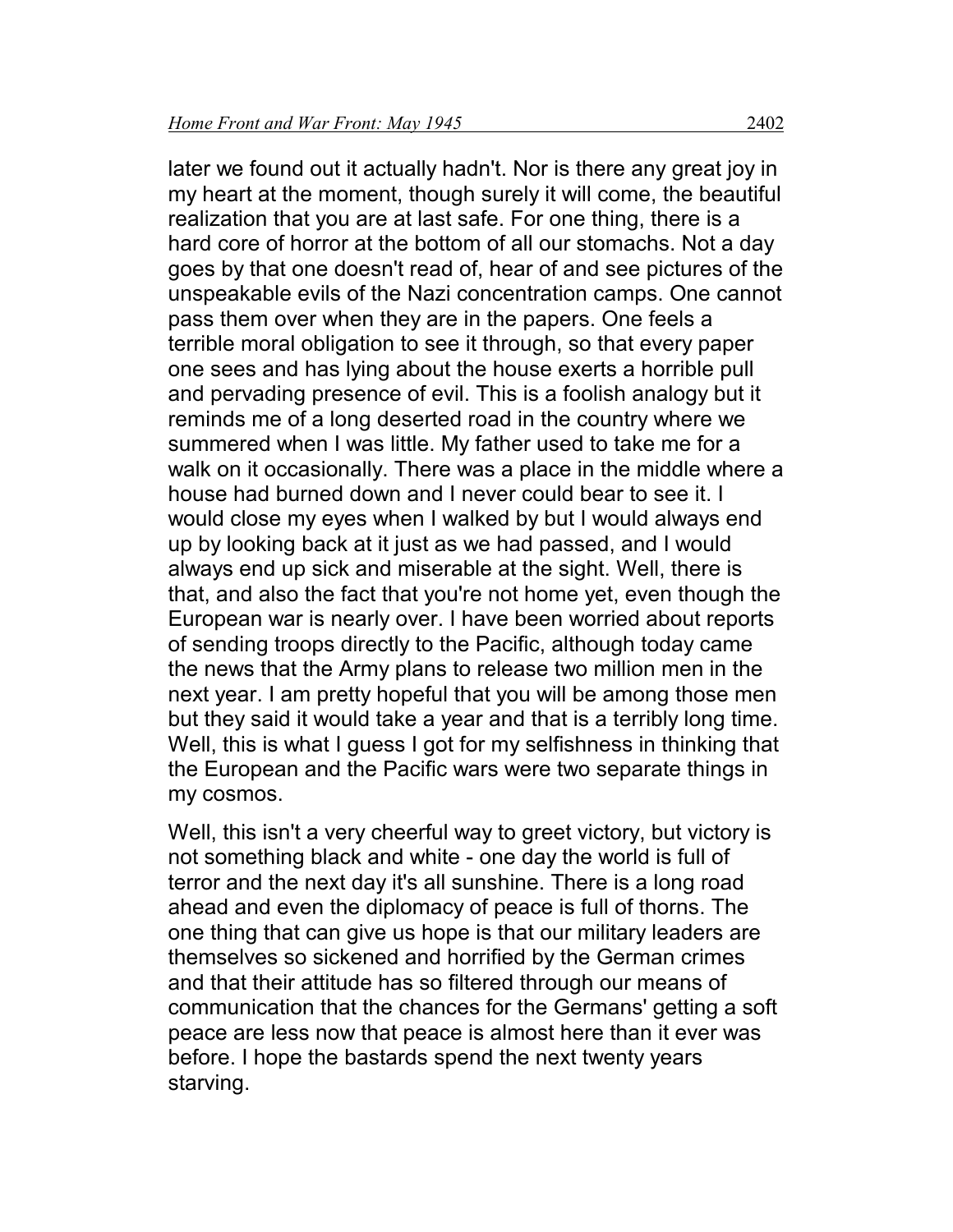I didn't write you yesterday because last evening brought sort of a surprise package in the person of Rusty Nahl, that Red Cross worker you met in Italy. She is back home on leave after 32 months overseas, and Ann had her over to dinner last night. I was very anxious to meet her, naturally, just as I am anxious to meet anybody who has seen you more recently than I have. She didn't say so much about you except that you were a great fellow (which I know) and that you looked well at the time. She is an odd girl. I can see that she must make a wonderful worker in her line but she talked a great deal, and in all the journalistic descriptive clichés of warfare, which we get enough of in the papers and magazines. But she has certainly seen and done a lot and deserves a great deal of credit. But since she didn't know much about you or your activities, I didn't find myself being brought much closer to you through her descriptive powers. I heard more about Joe Hope, whom I'm not the least bit interested in.

Both today and yesterday have been grey days and we've kept the kids in most of the time. Yesterday afternoon I took Kathy to the doctor with me because Ann wanted to clean the house and Kathy is not exactly a help. Kathy shrieked at the sight of the white coat and didn't stop bawling until we left, to everybody's consternation. He took the stuff off my shoulder before re-taping it and it looks swell, perfectly normal. Every day I can function more. Tonight I did the dishes. No further comment is necessary.

Kathy is really beginning to talk. She says "hurt it" when she is hurt and momma quite freely now, as well as airplane (the latter sometimes comes out as baby but I know what she means). What is more astonishing to me is the amount of language she understands. I can give her practically any simple command, like put it here, don't do it, no, put your coat on, take your coat off, let's get dressed, and she understands. Oh yes, when she does put something some place, she always says, There, with great satisfaction. She will open and shut doors upon command and is constantly stowing away things in drawers and closets, with enormous neatness. She is as exhibitionistic as a clown but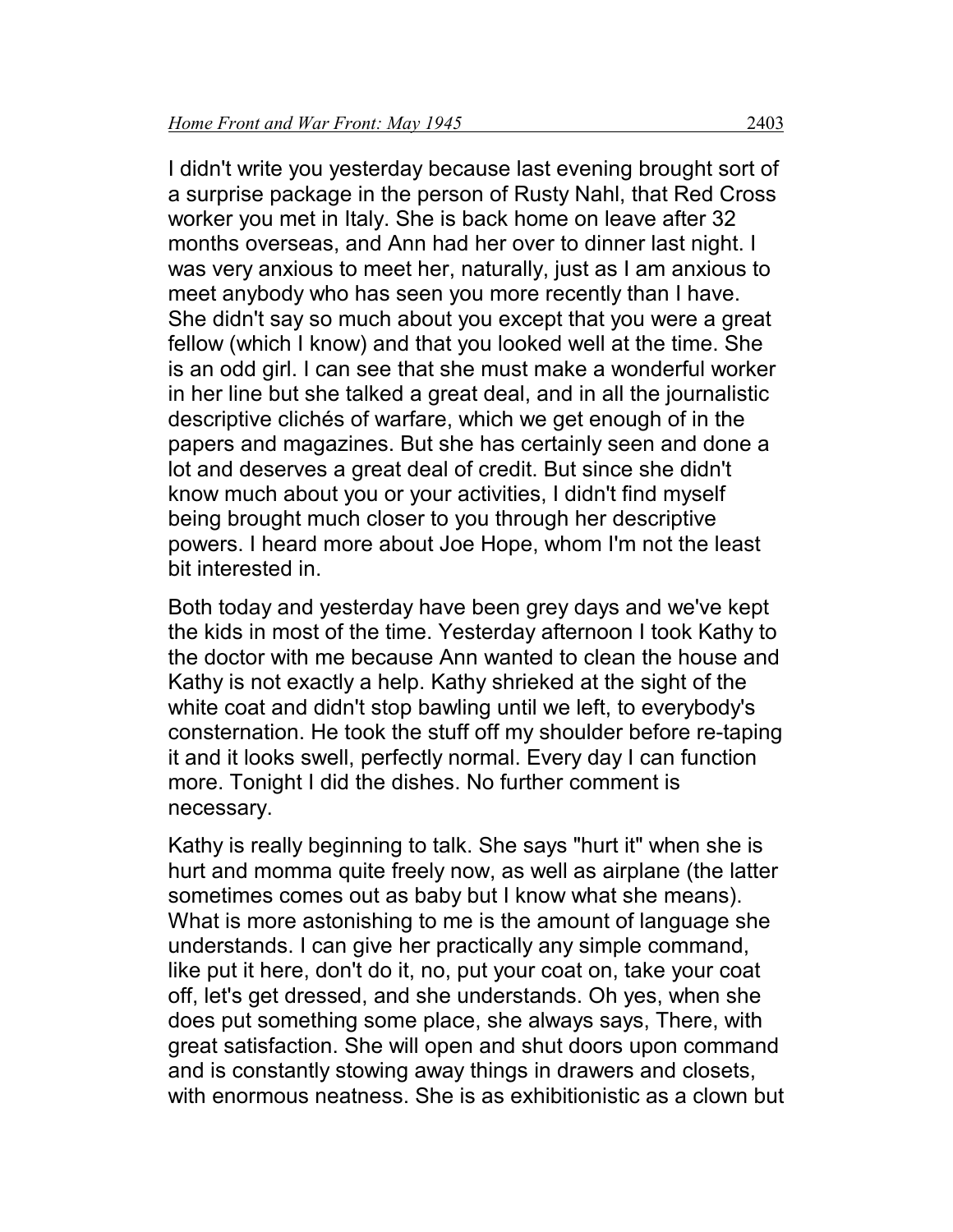at her age it is still an agreeable trait. And you should see her fight Paul. He hardly ever can get anything away from her any more. She hangs on and makes a screeching sound almost exactly like Donald Duck and pounds him with her free hand and, as a last resort, bites. We don't approve of that but it is very hard to know what to do. It's definitely an undesirable habit but if we are going to let them fight it out, she should be allowed to use all the weapons at her command, considering the difference in their ages. I certainly prefer her to fight it out for herself, rather than to come yammering to me, which is what little Paul does with Ann. I can see now that for her age, she is enormously self-possessed and self-reliant. She climbs down as well as up all the furniture now and even managed to get out of bed (which has a sliding side) one morning this week, although she hasn't yet duplicated the feat.

I got a letter from you today, April 23, with a couple of not very good pictures of you in Heidelberg, and one very funny French joke, and another less funny and rather gruesome American one. I'm glad you warned me against Henry Esmond. For some reason I bought it (after reading and thoroughly enjoying Vanity Fair), but never got around to reading it. Well, we have it in our library, in case you ever want to re-read it and re-create for yourself the happy spring you spent in southern Germany.

I got a letter from Liz today which cheered me considerably. She is going to teach two courses in political science at Barnard, starting this fall - will take an apartment in New York and get a nurse for Louise. This is certainly the wisest and happiest course she could have chosen. She plans to go on and get her doctor's too. She feels it will give some continuity to her and Bill's life together if she stays in the academic world, and I know from my own experience that the only way you can have a happy life as a housewife, being a woman alone with a kid, is to have the future with your husband ahead of you. Otherwise one must certainly have some controlling outside interest. And teaching gives one the most free time to be with one's child. In another year or two Louise will be ready for nursery school. At any rate, the important thing was that Liz was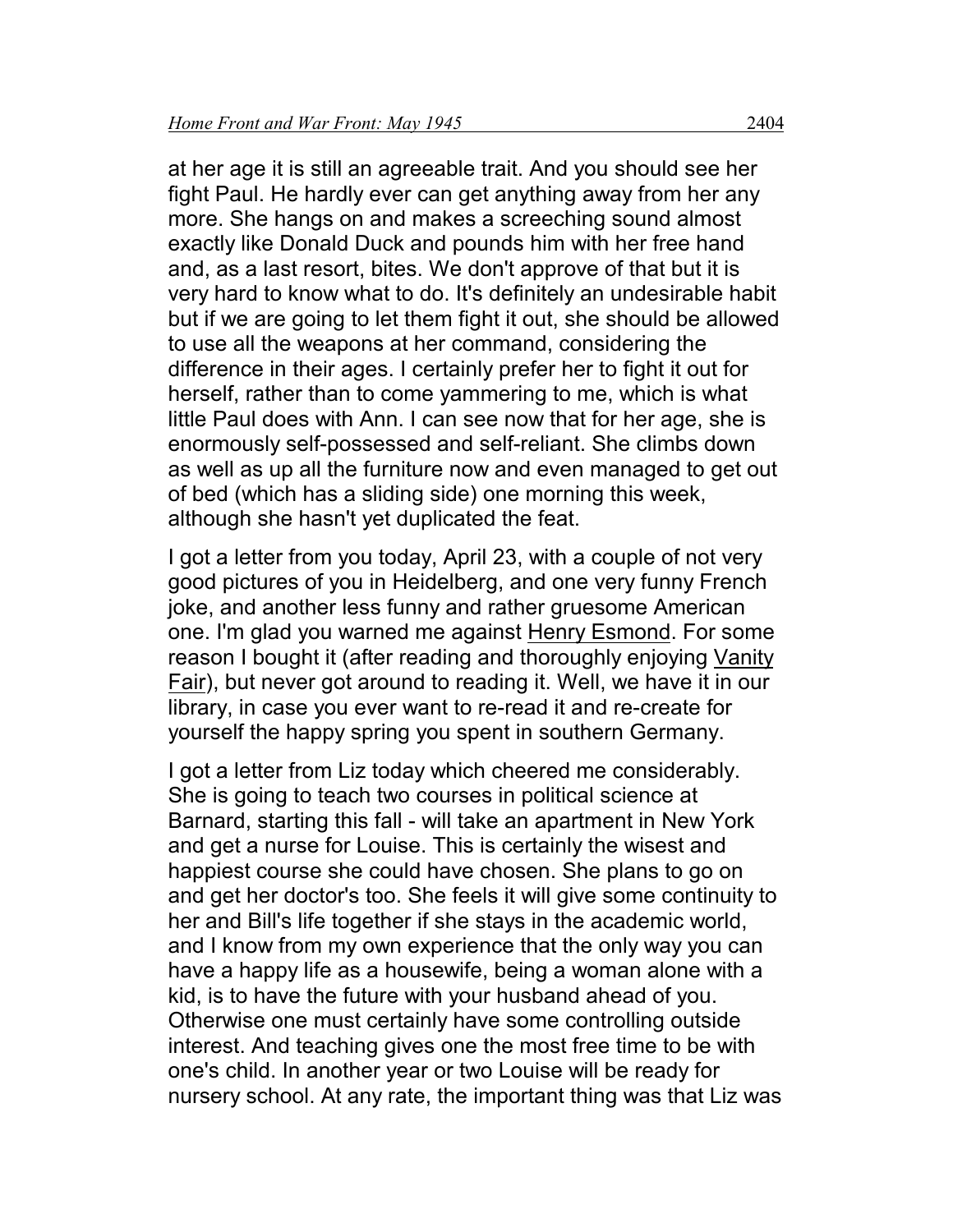with her the first year or so.

Kathy just let out a fearful cry but apparently she was just talking in her sleep. Anyway she's all right. We took the kids over to friends Norman and Kay Kerr late this afternoon and sherry was served and Kathy got hold of some and drank it, so maybe she has a hangover. She certainly likes the taste of liquor. She used to grab the beer at home and lick the tops of the bottles under the sink, and now it transpires she likes wine too. I think I let her taste a highball once, thinking she would be so utterly repelled by the taste that she would never beg another glass off of me, but she liked that too. In fact, she'll drink anything. She gulps her orange juice in the morning like a hangover artist, and will lap up cider, grape juice, Hemo, lemonade, anything. Your daughter.

Well, it is bedtime around here again. Little Paul gets up so early and awakens Kathy with his cries in the bargain that if you don't start going to bed around here at nine, you never get a good night's sleep. The family is out with Norman and Kay now at the movies and I am grateful for the time alone to write you. They left their little girl (aged four) asleep upstairs so I have three charges now, and will abandon them all for bed shortly.

This is such a rough typewriter. My fingernails break every time I use it. How thankful I'll be for my hotsy totsy Royal when I get home.

Darling, I think I'll stop now before I break a finger. Not that I would know the difference, rugged teep that I am.

All my love to you, as ever,

Jill

# *JILL TO AL MAY 6, 1945 (B) V-MAIL*

Darling -

No sooner do I finish addressing one batch of V-mail (that I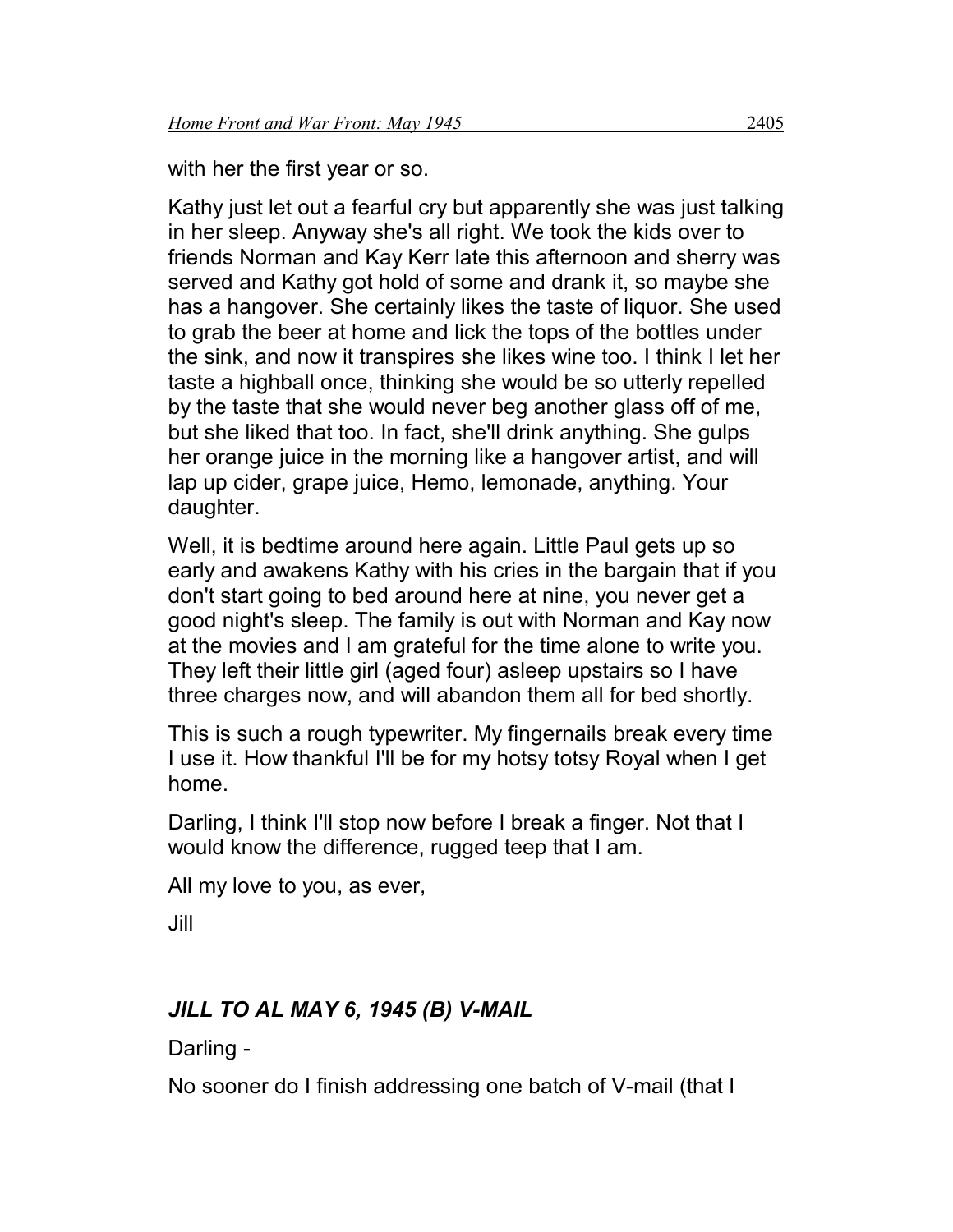wrote you last night) than I start on another. It seems that I've run out of airmail paper, which accounts for my sudden compliance with the PM's wishes. I didn't get to mail last night's letters today because today was one of those bloody Sundays. It started with last night. I fell into bed after I finished writing you & wafted off to sleep in no time, and by God, if an hour later, Karen Kerr (the 4-year old of Norm. & Kay) didn't wake up & start yelling, with understandable terror at finding herself in a strange house with no mommy. I soothed her (by singing - sic!), read to her & finally they came home. Oh, I tried to get back to sleep then but wasn't successful for hours. Then at six this morning I was awakened by my brother who informed me that my dear daughter was up & yelling her lungs out. I turned over & there she was, standing by my bedside. giving me a big smile, while defiling the floor from the other end. I gave her breakfast and tried to get back to sleep & couldn't, and walked around slaphappy til this aft. when I had a nice long nap during part of which, when she was awake, Paul took care of Kathy. Now I see even additional advantages to having a man around the house ... You know darling, in the great rush of events of the past week or two I forgot to tell you Kathy received that cute little Heidelberg student cap from you. She loves to wear it except that it is so flat it keeps falling off her head. Elastic doesn't do any good because she objects to it. The amazing part is that 2 men have recognized it for what it is - one the German friend of Ann's and the other a man we met in the playground today. The former went to Heidelberg & his forehead is appropriately gashed. I think privately that he would be a Nazi if the cause were not lost.

Tell me, darling, how do you rate? Are you considered a combat or a service troop (if you can speak of one troop). They said the service troops would go directly to the Pacific. You rate pretty high in other respects, don't you, i.e. length of service overseas and dependency? I wish I knew more vital statistics than I do. God how anxious I am to be with you again.

I love you. Jill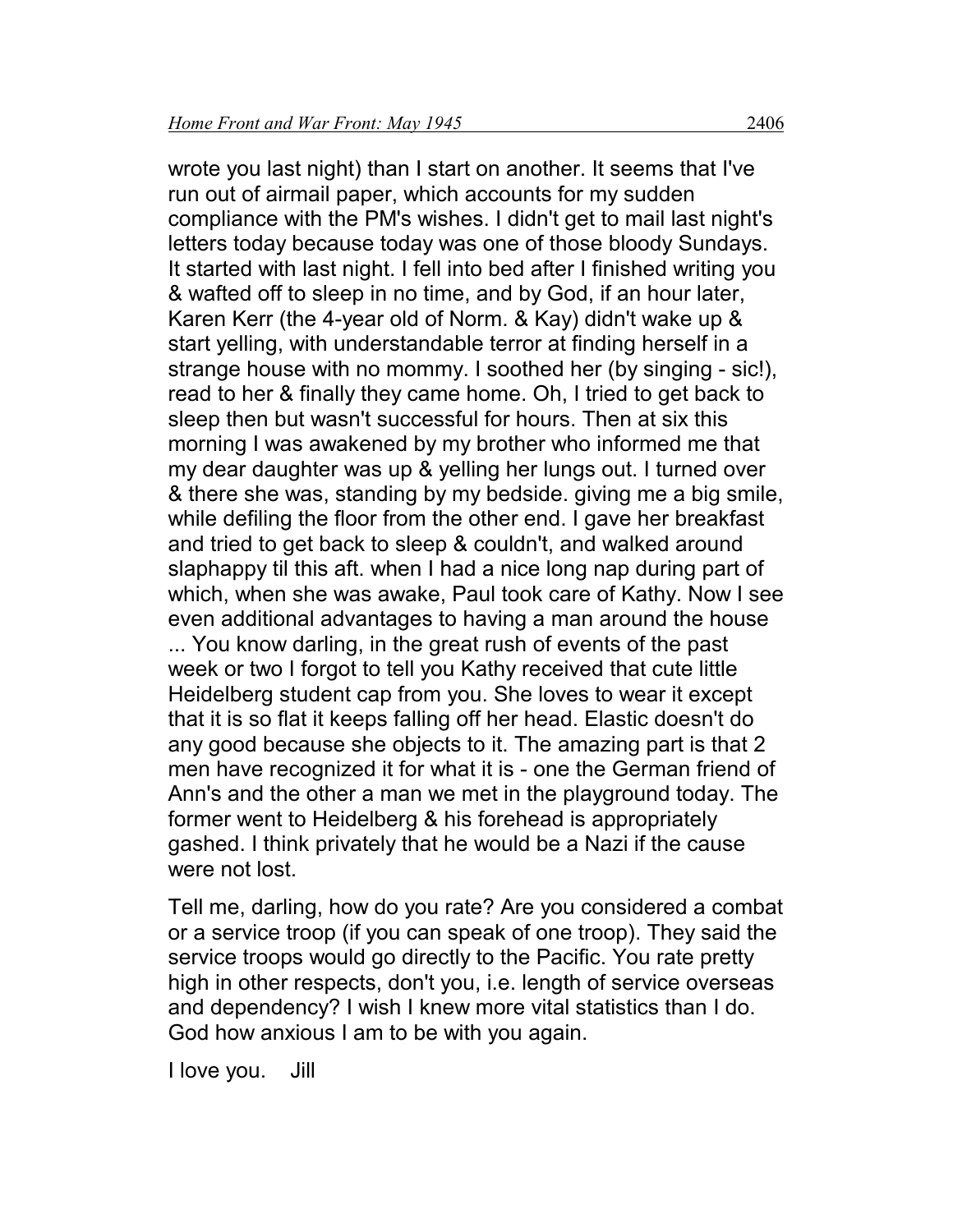# *JILL TO AL MAY 7, 1945*

Darling -

Today again came news of unconditional surrender, and while people are more prone to believe it this time, nobody here in S.F. anyway is getting out in the streets & screaming, tho we hear they are doing so in New York - unless that newspaper picture of Times Square was dug out of somebody's old New Year's Eve file. But Ann and I were downtown this morning with the kids (buying new shoes) when the headlines first gave out the news & everybody was hurrying along in normal fashion, many tripping over Kathy in their way. I guess I've told my own reasons for not getting excited or happy right now (although I was happy that they proclaimed a formal V-E day so soon tomorrow they say - because then maybe the Army can go ahead and release you without a quiver. I certainly hope you're not considered essential from here on in). At any rate, my reasons seem to be a universal reaction, except in naughty gawdy bawdy Old New York.

Kathy, anyway, had a good time downtown today. We got her a fine pair of shoes, a full size larger than her last pair which were veritably falling apart. She has very wide feet, the salesman said. She behaved admirably while he was measuring and fitting them, sitting primly on the edge of the big chair and regarding the process with interest. After they were put on and she was allowed down, she examined them carefully, jumped up and down and was off bowling over pedestrians in the street. More damn people stop to talk to her. She has this big wide grin, you know, and it catches them like flies. I usually walk about 10 feet behind her, since it's exhausting trying to keep up.

This f-ing pen is out of ink again. I'm going to bed.

I love you, darling - please come soon.

Jill

May 8 - The next day - official V-E day & also the anniversary of the last time I saw you. Coincidence no? The latter is of more if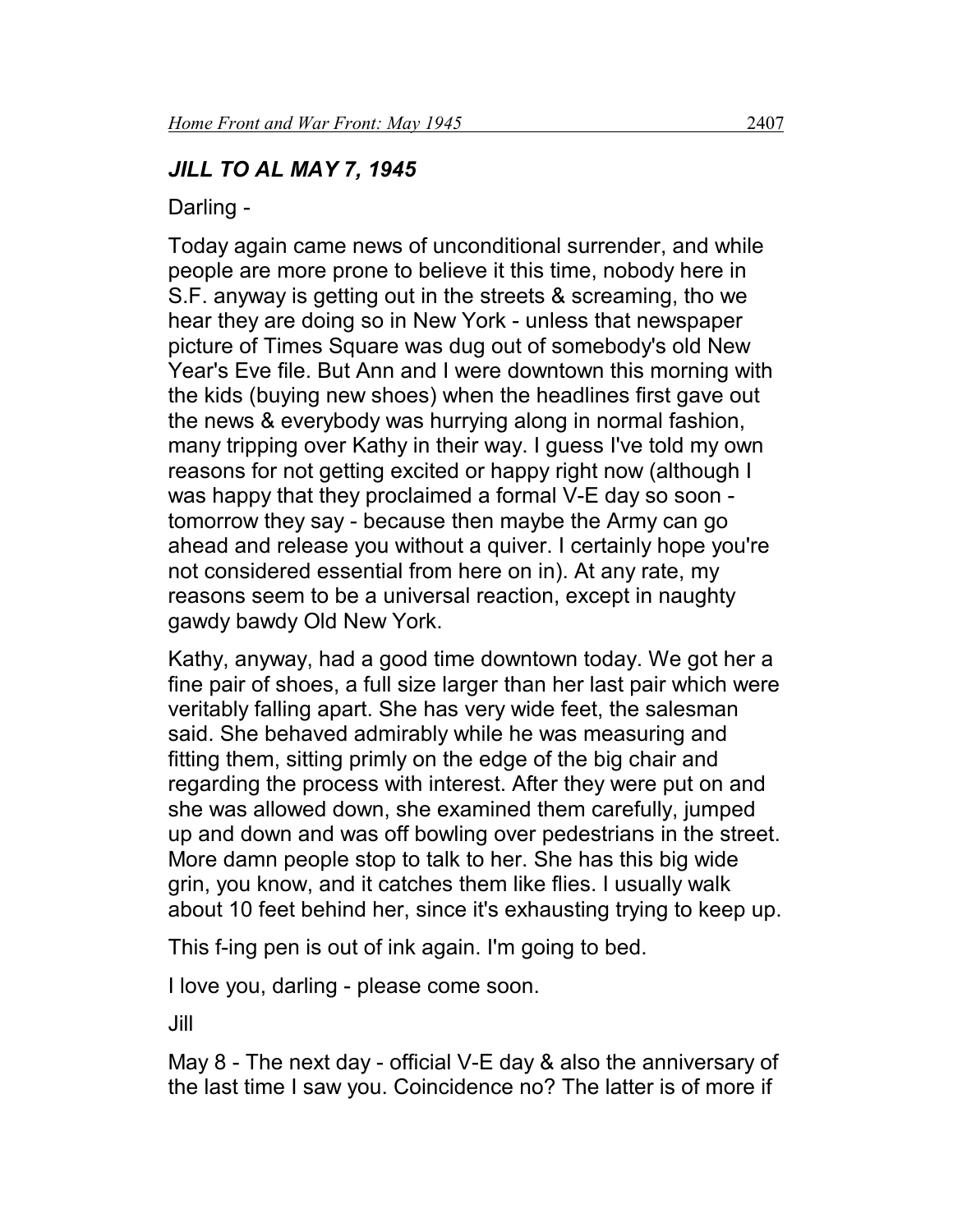not equal significance. I hope we'll be able to celebrate the anniversary of the next time we see one another very soon.

#### OOOXXXOOOXXX

Jill

## *JILL TO AL MAY 9, 1945*

#### Darling Al -

Yesterday was V-E day. I didn't get a chance to write you much, except a postscript to the unmailed letter of the day before. I hadn't planned to celebrate the day -- in fact, I was going to do exactly the reverse - stay with the kids all afternoon while Ann went down to get a permanent. But the colored girl who sits unexpectedly showed up at noon & Paul got a half day off, also unexpectedly & the two of us went to a movie together - the world's worst in its pretentious way - Without Love with Katharine Hepburn & Spencer Tracy - I always think she's kidding -- her acting is so much a burlesque or caricature of herself. Anyway it was a double feature and we emerged blearyeyed at six (don't ask me what the other feature was), and so was V-E day spent, in rioting and wild laughter. We had a rather late supper at home & went to bed comforted with a stack of New Yorkers, selected for the serial story on the Persian Gulf Command, which inexplicably fascinates me.

The newsreel of the movie we saw was devoted entirely to scenes at liberated (an ironic word in this context) concentration camps. I didn't think that they were well-handled, although any presentation is better than none. The whole works should be more carefully edited, like a March of Time, with some sort of discussion, i.e. that this obviously isn't faked-up atrocity stuff and the audience should be spared to the minimum, much less than in these films. And they should be shown in every movie house in the country. And don't think I'm morbid - I wish I didn't have to see those things myself.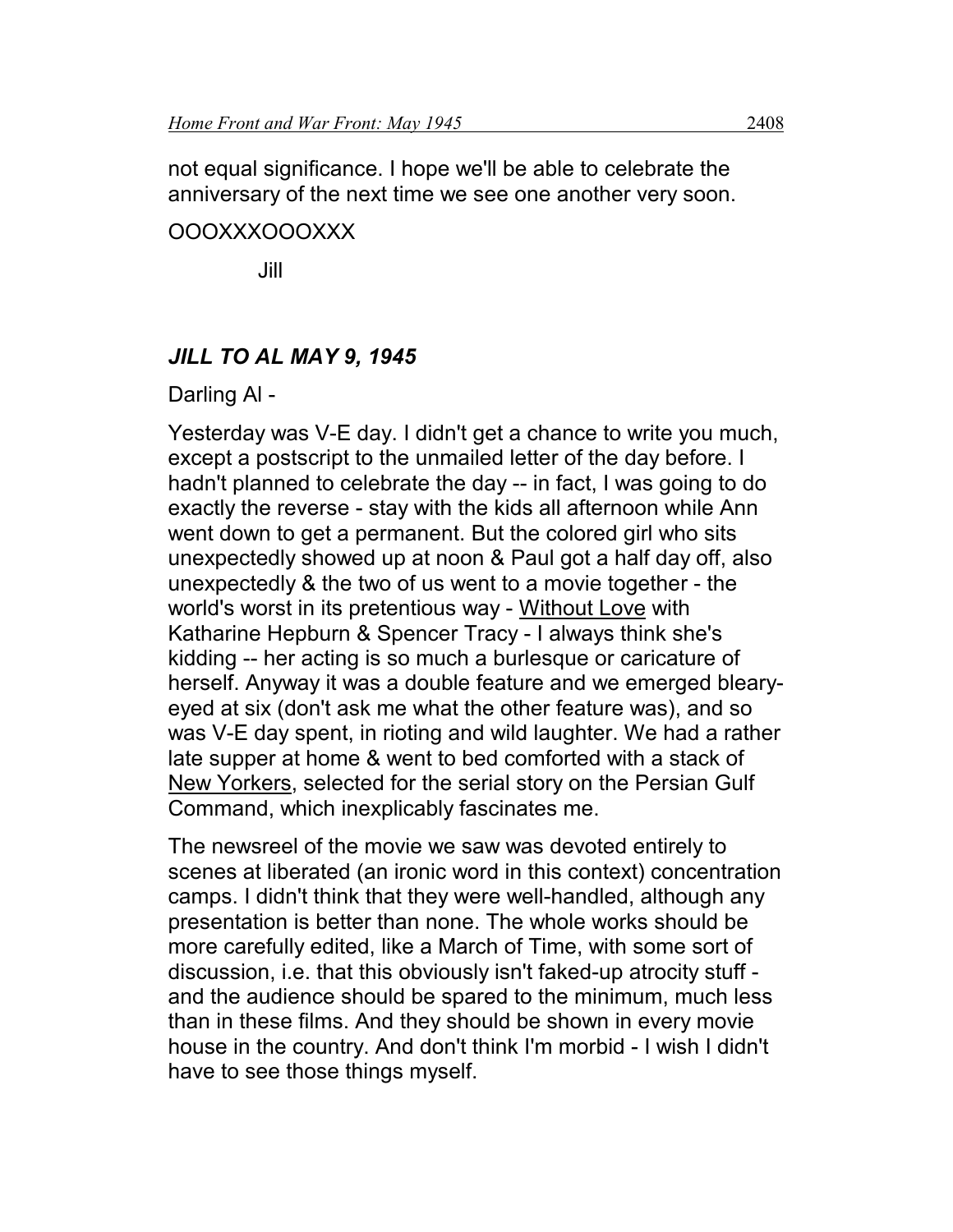It's awfully hard to get tickets to the Conference and the girl who was going to get one for me hasn't succeeded yet. It seems that there have been much fewer plenary sessions than were expected. So at the present date of writing it doesn't look as if I'm going to go. I leave for Chicago next Friday. This morning we went to a very good toy store & I spent 7 bucks outfitting Kathy with a trousseau of toys to keep her happy on the train. It was tricky selecting them since I obviously can't take everything we both might want. She likes pull & push toys now, beads, simple things to put together, & objects or imitations of objects in daily use, like irons, razors & toothbrushes. I bought her a toothbrush the other day & she stands on a little stool on the sink when I brush my teeth now, she conscientiously biting her monstrous brush. She imitates little Paul now too, who shaves with light plugs & makes a buzzing sound, in imitation of his father. And she, despite her limited speech, has picked up some of his ghastlier habits - his screech of temper which I am beginning to sock her for (with good results so far, saying "stop it" sternly) and his unendearing habit of yelling "mine" to everything he sees. She's said "mine" several times today, to the toys I got her -- I don't like to see such embryonic possessiveness & have decided to ignore this word. She also says "hot" about coffee, radiators, etc. and has picked up a mangled version of little Paul's "I dropped it". (they are both continuously dropping everything). It's funny that the few words she knows are picked up, for the most part, from him, and, as you can gather, not exactly to my delight. He is a pretty child but rather spoiled, I think - more spoiled than he should be. At least I hope Kathy never whines the way he does. Quien sabe, with an eloquent shrug of my shoulders.

In sort, I am a little sick of whining kids, people, movies, in short, everyone but you. I haven't heard from you for a few days again and I'm particularly anxious to hear how the end of the war sounds from where you sit, and what you hear about your chances for getting home. It's funny - it's different waiting for you now than before, when the war was on. Now I feel like a travelling salesman's wife, no more the glow of reflected heroics on my face, but the bitter frown of a woman whose husband's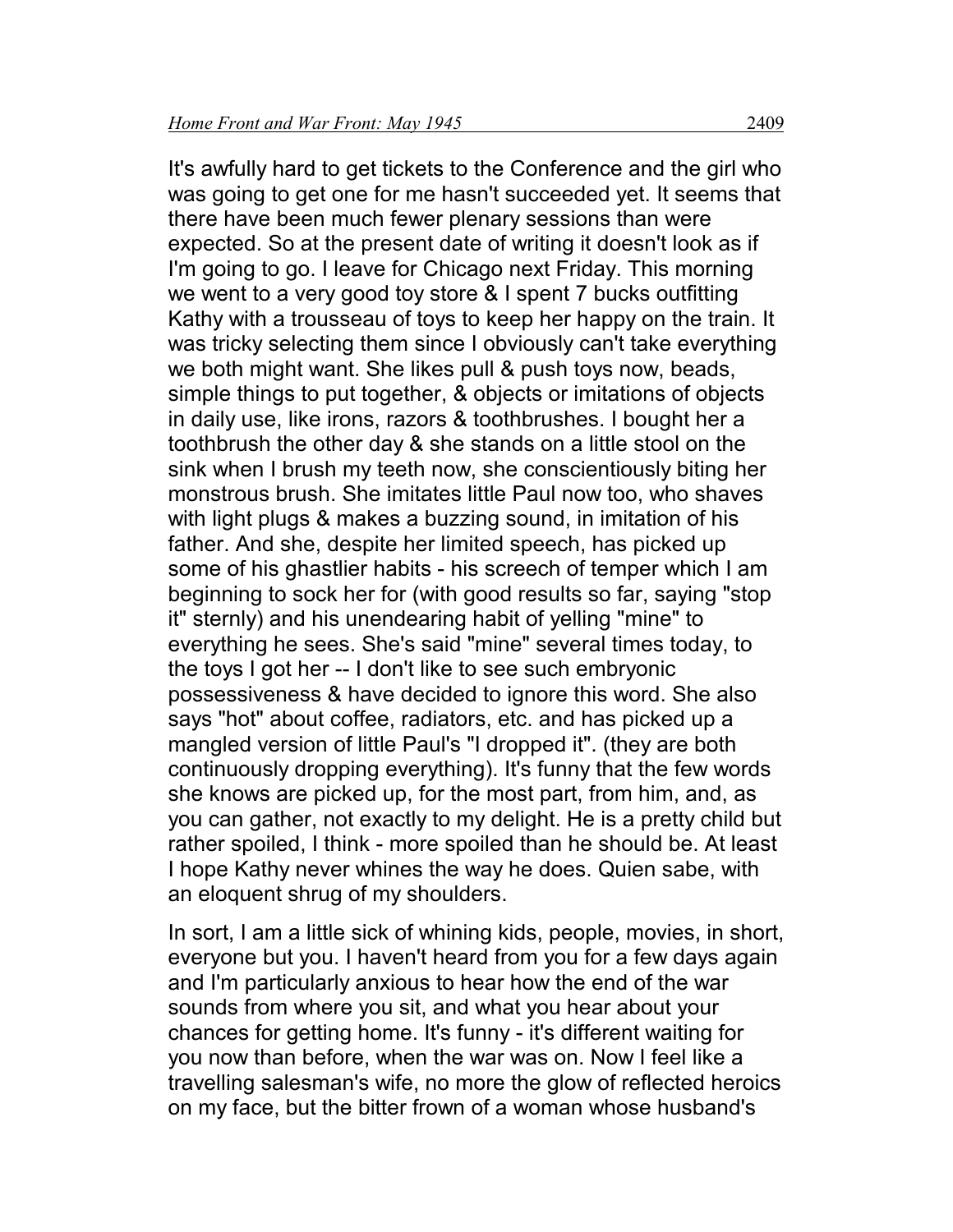been away too long, in dubious circumstances - Well, it really isn't as bad as all that. Anyway, I love you.

Jill

# *AL TO JILL MAY 9, 1945 (A)*

*[Note: Actually May 8 was proclaimed V-E day & this letter was written probably on May 8]*

Jill, My Love,

This is V-E day and we must be duly happy. I keep telling myself that I ought to give more manifest signs of approving the event, but for the life of me I can't think of much else to do save to enjoy the laziness of our new routine, the comfort of our present billets and the various rumors floating around on who will be sent home and when. The last is like a close horse race, but grimmer. Now one report, then another. A directive came out today which hardly anyone falls under. They will probably leave soon. I'm not too worried. I feel I shall be seeing you soon, no matter how fantastic the thought of seeing you may appear to me. At times I want so much to caress and embrace you that I can hardly contain myself. What the last days on the boat will be like is difficult to say. I won't be the most normal of passengers, I'm sure. I will be stewing in dreams of long legs and a beautiful body, of infinite balmy nights and shady days, and of watching you delightedly in your clatter of action.

The formal end of the war has been somewhat of an anti-climax for us here, since the real war ended days ago. But since I found some wine and champagne for the troops yesterday, we turned the evening into a drinking party. The French soldiers, with hardly an exception, were amazingly drunk. It is rare that a Frenchman gets drunk and that is why this was so amusing. Most of those with us are young and they were acting up in a most ludicrous fashion. French Lt. Villanave got some fresh speckled trout somewhere and sent them up to me about two hours after I had eaten a gigantic chicken dinner, and they were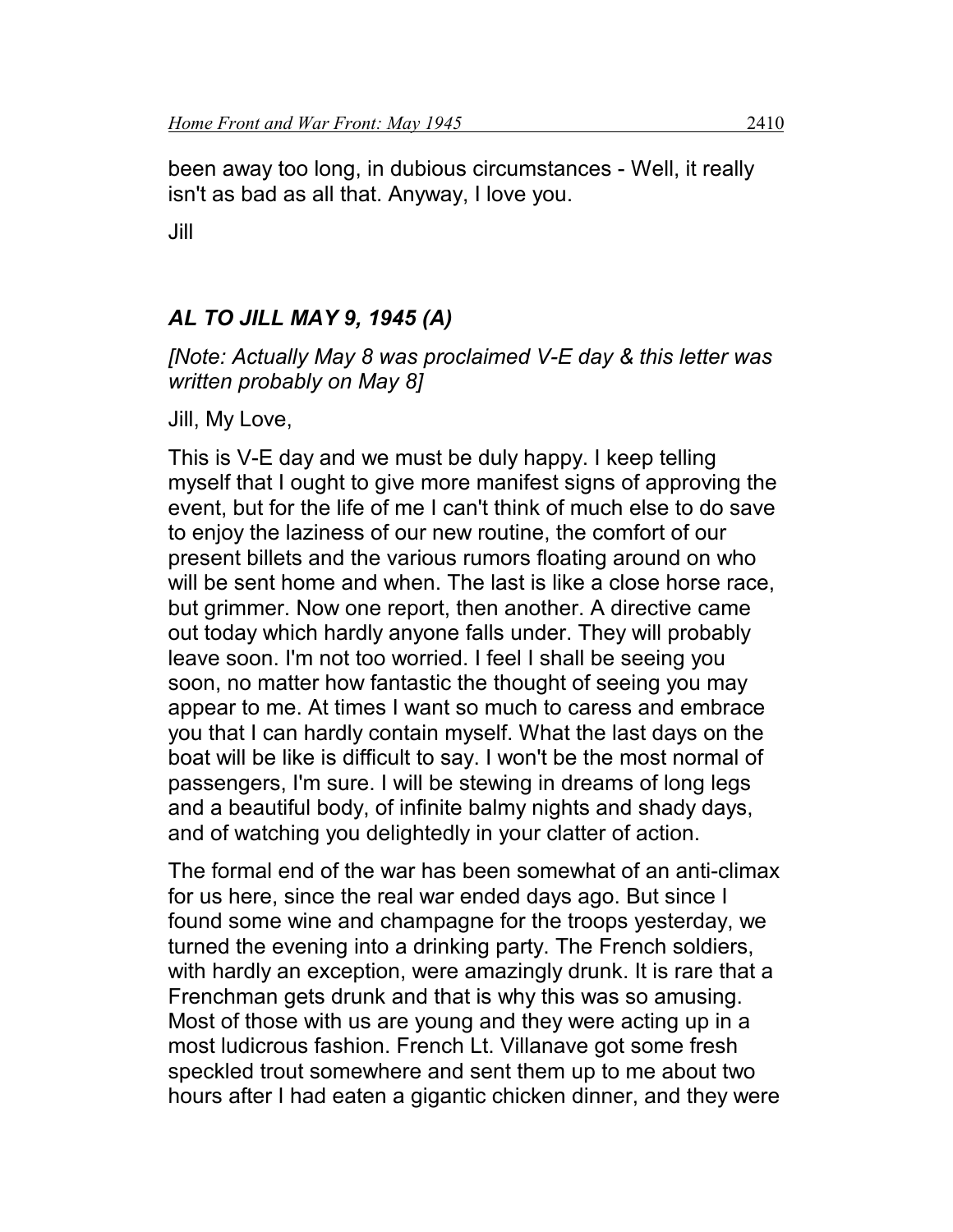so good that three of us polished them off in a sauce of hot butter. That filled me up so much that whatever I drank soaked up perfectly. This morning I feel well.

I received a package from Mom last evening containing a variety of nice food, sausage, crackers, and fruitcake among other things.

I haven't received any mail from you in three days, nor have I written any. Most of the time I was on the road, driving very hard and far. I passed completely through a German army surrendering and the experience bordered on fantasy. It was as if the jeep were cloaked in invisibility and we could ride at will amongst the enemy. We looked down the barrels of God knows how many Schmeizers and field pieces. German staff cars passed us going the other way, their occupants behaving just as in the <u>New Yorker</u> cartoons. One gets to accept the incredible in war. Our first encounter was unexpected, a German equivalent of our command car, passing us. I assumed, since we weren't technically at peace yet, that it was one of our own, manned by GIs who hadn't painted it over yet. Instead, I received a prick of sensation and did a quick doubletake to see a car full of Germans headed away from us. They were going too fast to do much about and they were bee-lining for one of our road blocks, so we just sat and laughed in astonishment. Later on we encountered more and more groups and passed a number of convoys. There is too much to describe in this short space, and I suppose the papers at home must be full of it. Now I have seen both the Italian and German armies surrendering. If I could only get you to wear shoes, my life would be completely victorious.

I wish I could send you some of the good liquor I've been drinking the last couple of months, but I understand that censorship or customs forbid or something. So all I can do is toast you time after time. Just now, for example, I have a couple of bottles of Pommery Champagne than which there is little better and which I would like to regale you with. Your standards of cigarettes and alcoholic beverages back home must be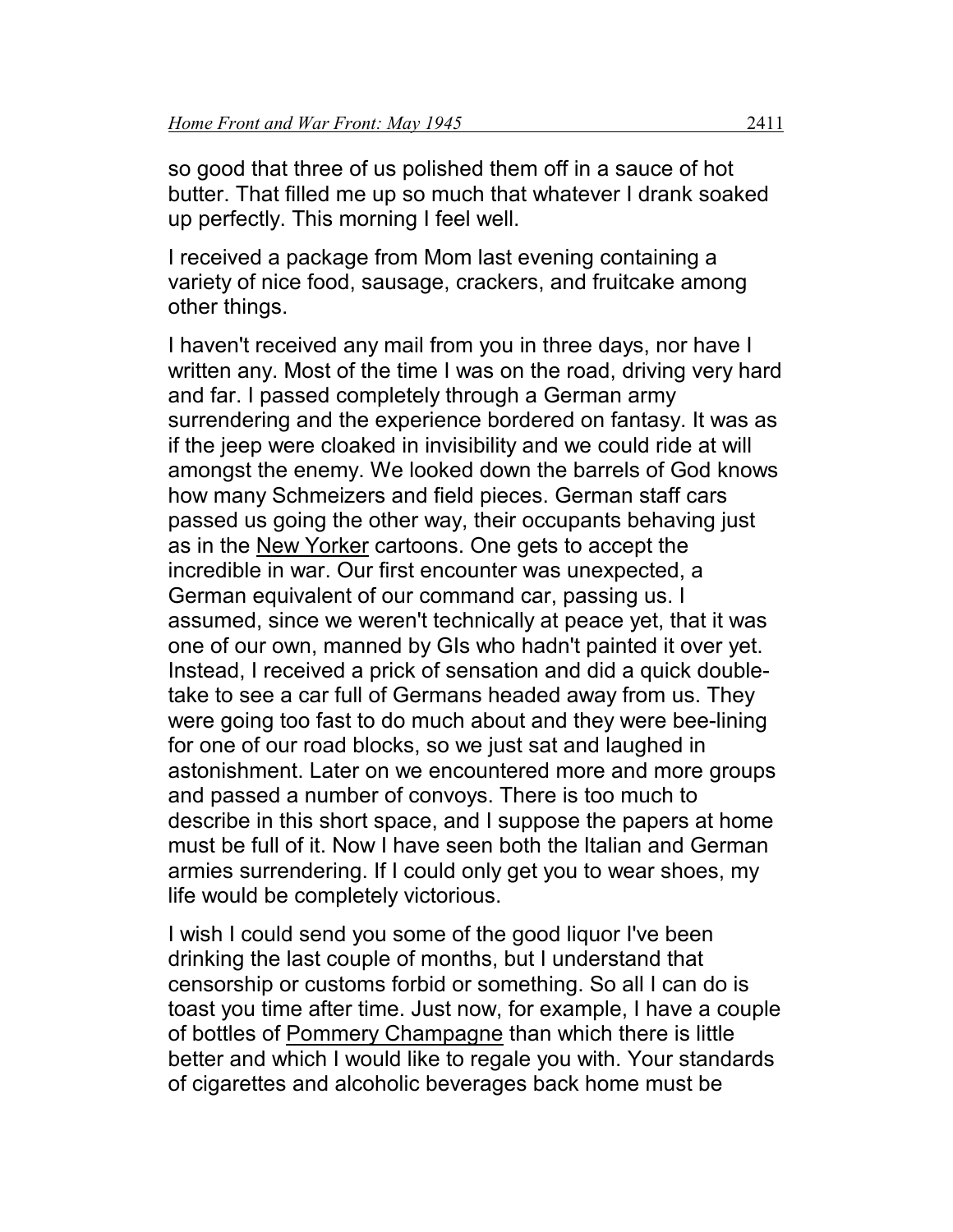similar to our standards in toilets over here.

From indirect sources, I learned that Jerry Ross went back to the States. I guess they are closing up the Italian show and turning it over to the Italians, for better or worse.

The mail's going off, now darling, & with it all my love to you and a big kiss for Kathy.

Al

## *AL TO JILL MAY 9, 1945 (B)*

Darling Jill,

I might begin this letter by describing to you my very comfortable circumstances so that you can properly hate me if it isn't reasonably long enough. It was our fortune to end the war in the best billets we've had at any time during the war. No foxhole life, this. Hot water, lights and good toilets, not to mention a well set-up mess and a respectable bed. I have the radio in working order and a French babe is singing in a husky voice a ditty très tendre. I have just popped the cork of a small bottle of German champagne and am drinking it with some of the fruit cake Mom sent me. The windows are open and the beautiful night is coming in. The blackout is over. Nothing is lacking except that everything is lacking. Why can't you be here with me. How gladly I would trade any one of those bitterly cold nights we waited for a car or walked for what I have tonight, just to have you beside me, no matter how shivering or impatient you might be.

Last night we had overnight guests, Joe Ravotto, whom I haven't seen since before leaving Rome, and who is going to take over a big radio station here, C. D. Jackson, whom I haven't seen since Algiers over a year ago and who is on leave as business manager of Time, Inc., and a stooge of his named Halperin. We had a fine reunion and another good celebration of the official declaration that the war was over. My room looked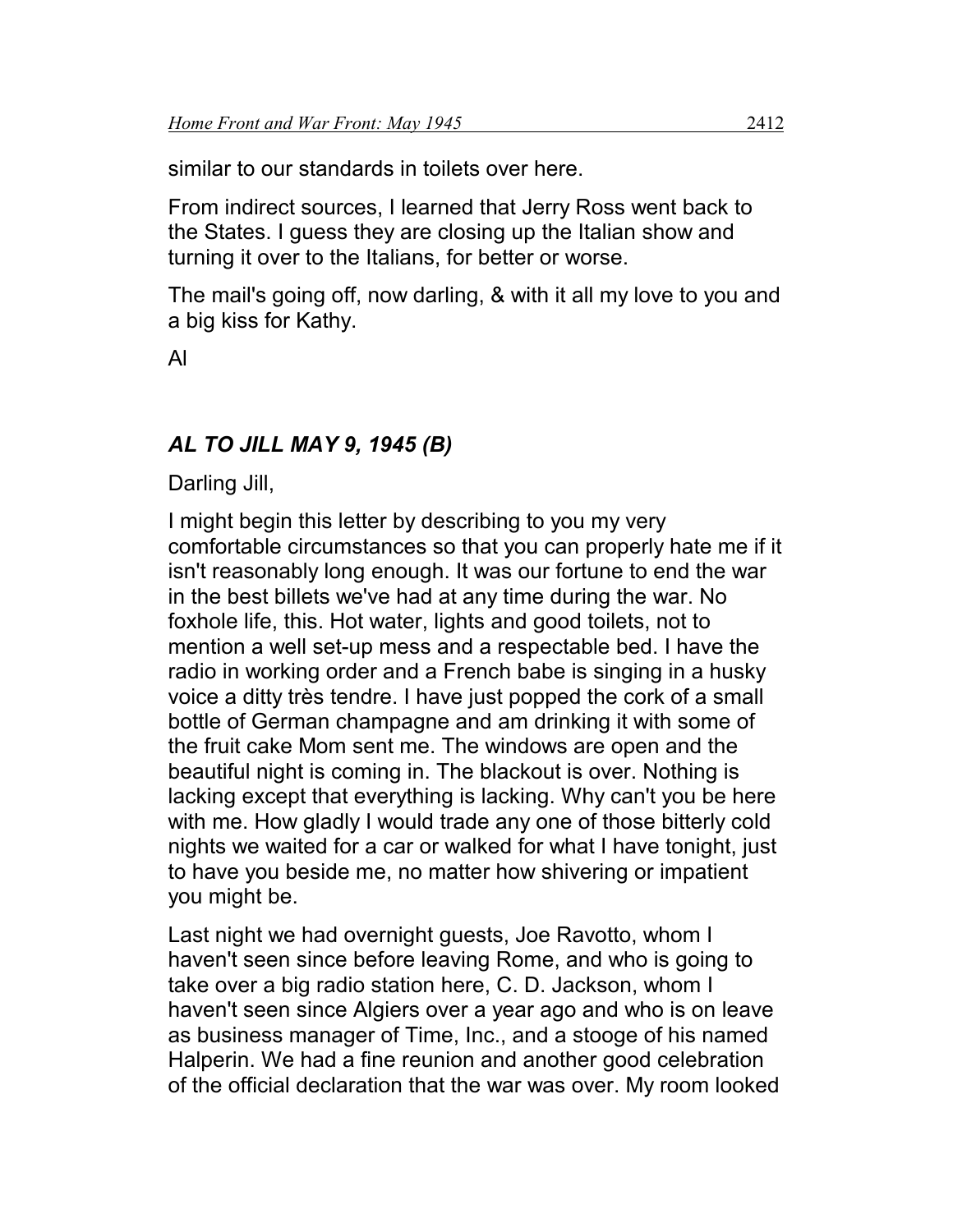a terrible mess this morning. I got out of it as quickly as possible. There were numbers of empty bottles, of bread crusts, the remains of a large ham Pregre found somewhere, and of course butts all over the place, a real happy hunting ground for an American civilian. There were two other visiting firemen around, Walker and Kidder. Walker is an old friend of our group. Every time he comes up to see us in line of duty, he goes off on commando excursions and it takes furious cables from the Higher Echelons to get him back. Despite going to Yale and being in the newspaper business, he is extremely naive and we have a lot of fun kidding him. He believes the most fantastic stories. Lately though, he actually has been seeing so many fantastic things that it is unlikely that he'll ever get over believing anything.

*[Penciled note in margin: 1/22/86. Walker went to Prague & was shocked by Soviet troop behavior]*



Walker in Prag.

That brings to mind the gruesome business of Dachau. I suppose the papers at home are full of the atrocious evidence the armies have been uncovering. It's a good thing, I believe. Not only for those who don't or won't believe, but as well for those normal people who forget easily. I am experienced in the degradations that humans can visit upon themselves and upon other people. The sight of human bodies piled like cordwood by the hundreds is only another grizzly incident in the genera. One of the things I had occasion to remark upon seeing the camp was the endless stream of people who fall afoul of a corrupt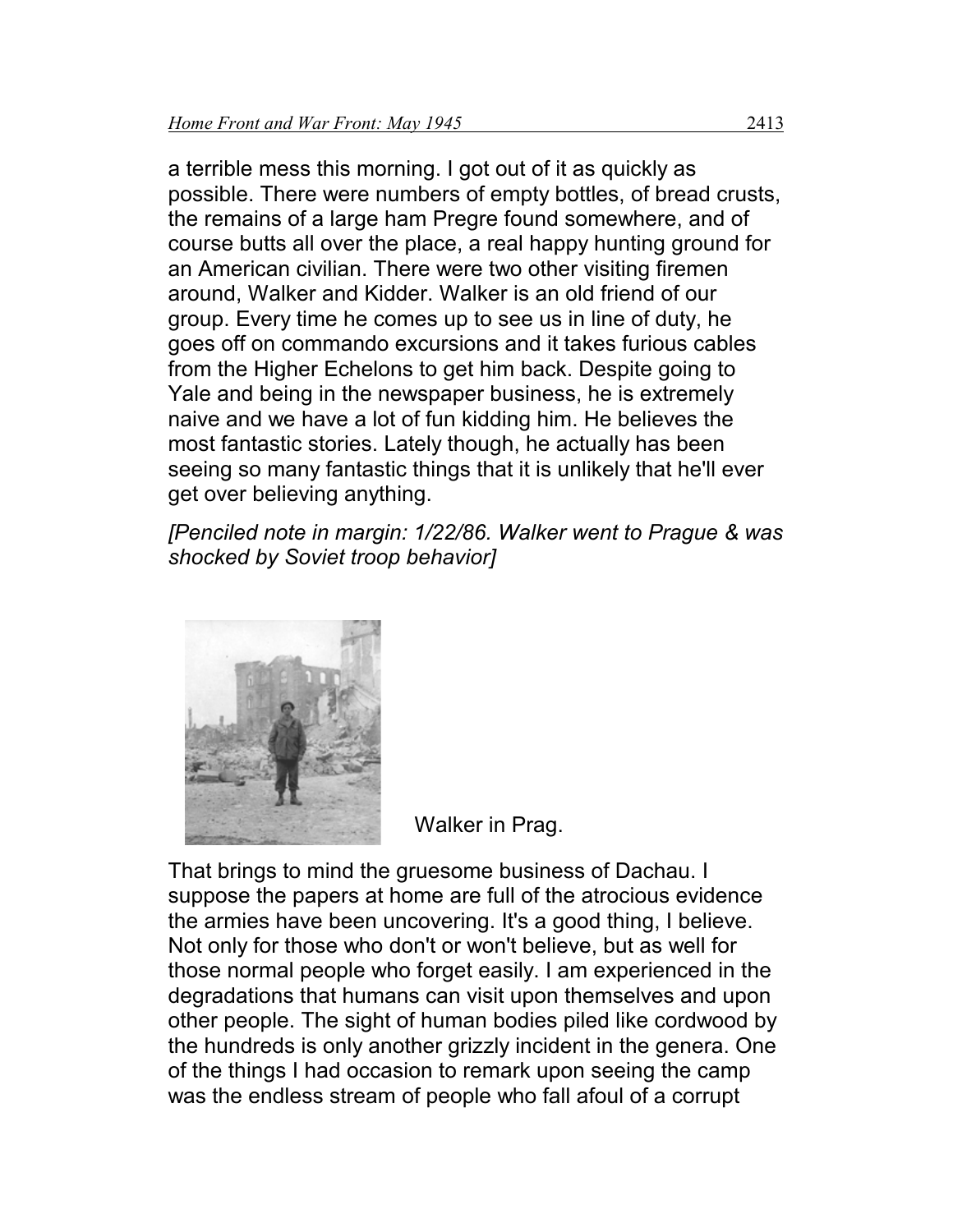government. It seems that they could never kill enough to stop feeling haunted. The camp was teeming with humanity, great crowds of half-starved men, some of them hopelessly weak and beaten, others with plenty of fire left in them. While I was there, a group of them came into the camp, dragging along with them a big and stupid-looking SS guard they had found hiding nearby. Emily Post would have tushed at the way they treated their guest. I left some cigarettes and soap for two Frenchmen, M. Vincent Badie, a former Socialist deputy, and M. François Michelet, who was a leader of the French Resistance. Both were out at the time, taking advantage of their new found liberty to politicize, or perhaps simply to scrounge for food. Naturally, the Americans have taken immediate steps to assure the prisoners of food. Still, for so many people, with the facilities available, about the only thing that can be cooked, and for that matter the only thing many can eat, is a mushy soup. It used to be all water and no soup, now there is more soup, one man said to us. Cigarette butt hunting is still the favorite indoor sport. I made the unsportsmanlike gesture of stepping on a butt I had finished and almost stepped on some apparition who was diving for it. I consoled him by giving him a whole one. I don't envy the nations who have the problem of rejuvenating these men, spiritually and physically.

So much for tonight's communiqué to you from this peaceful front. I haven't heard from you in almost a week. Probably all the ships turned about in mid ocean when the heard the peace tidings and headed for Japan, no matter what their cargo. I understand that tomorrow we are to hear some news on the point system for getting home. Keep your fingers crossed and rub Kathy's head for good luck.

All my love, dearest,

Al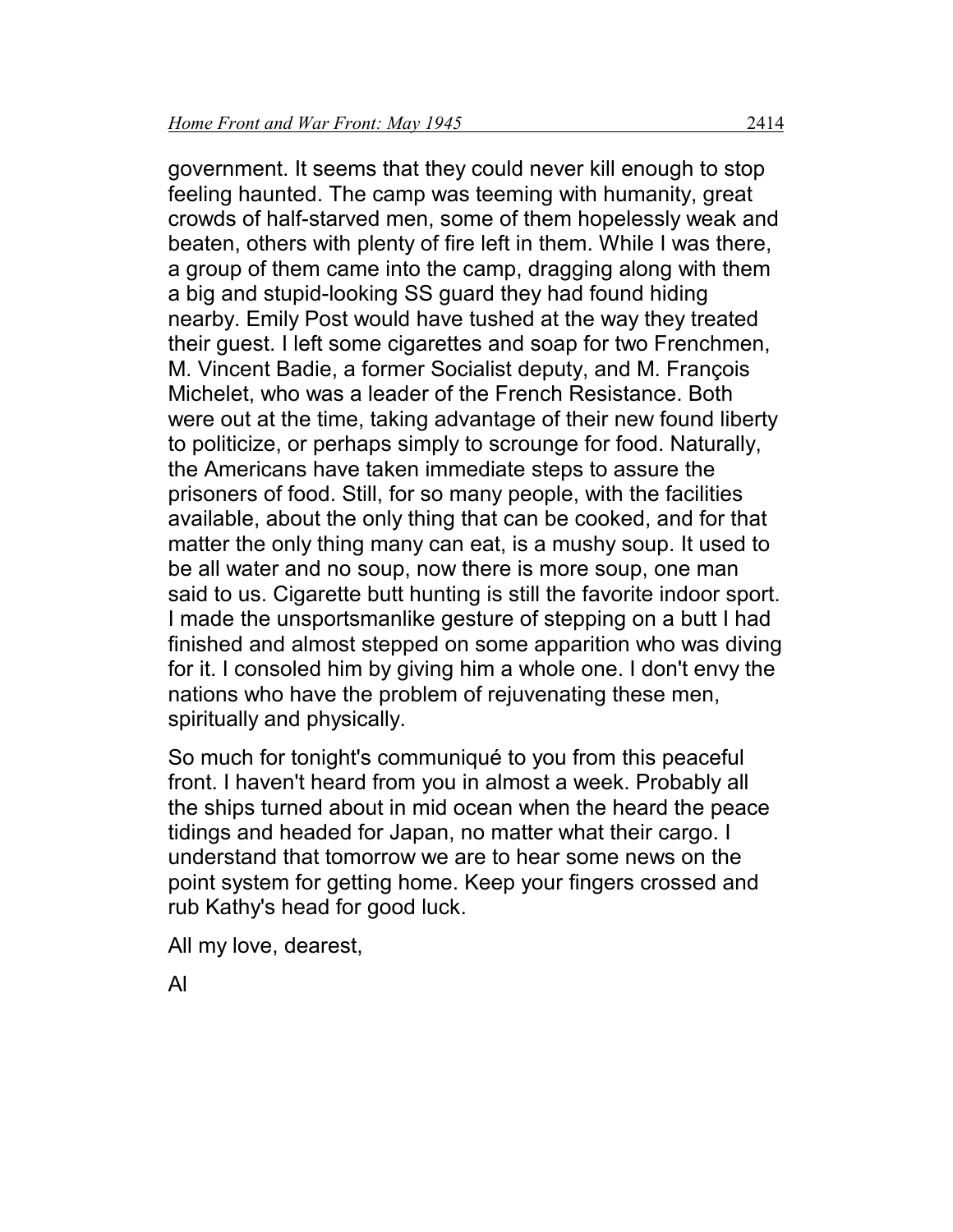# *JILL TO AL MAY 10, 1945 (A)*

Darling -

Life is full of disappointments. First the hot water heater went out this afternoon and I had hoped that would exempt me from doing the dishes & taking a bath, but the old man downstairs on Ann's behest came up & fixed it. Then I thought I would have the blessed evening alone, it being Ann & Paul's night to go skating, and then they came back with their friends and are now rioting in the front room with Martinis. Also, Kathy is griping.

Well, I put Kathy at her ease and everybody left, so all's well that ends well.

Today's papers had the Army demobilization plan. I don't know if it applies equally to officers & EMs, but I figured you had 76 of the 85 points entitling personnel to be eligible for immediate discharge. They said they would probably lower that latter figure as information on actual points held by personnel came in. Now for the first time in 2 years I'm optimistic about seeing you - & the whole prospect of seeing you becomes more of a reality. I know that one of the reasons I'm anxious to get home is so that I can fix up the joint upon your coming. And that objective can keep me awfully busy. Even if we do have to wait a few months more. I still can't get used to the idea that our waiting is almost over - it's more than I ever really thought would happen.

I still hope we can live in this, or some equally pretty city or countryside after your discharge, or whenever the war is over for us. But right now I'm anxious to get back to Chicago, where home is currently. It is inevitable that one gets tired of being with people no matter how much one loves them. At any rate, I am so well adjusted to being alone that I often crave it. I don't know how that fits into being married. I guess it doesn't, unless the conditions of aloneness are so arduous that one is perpetually grateful for companionship - which is hardly true in my case. I guess the solution in marriage is to have a big place & to regularly indulge in boughten chop suey dinners, for the diminution of the cooking function gives the impression of sweet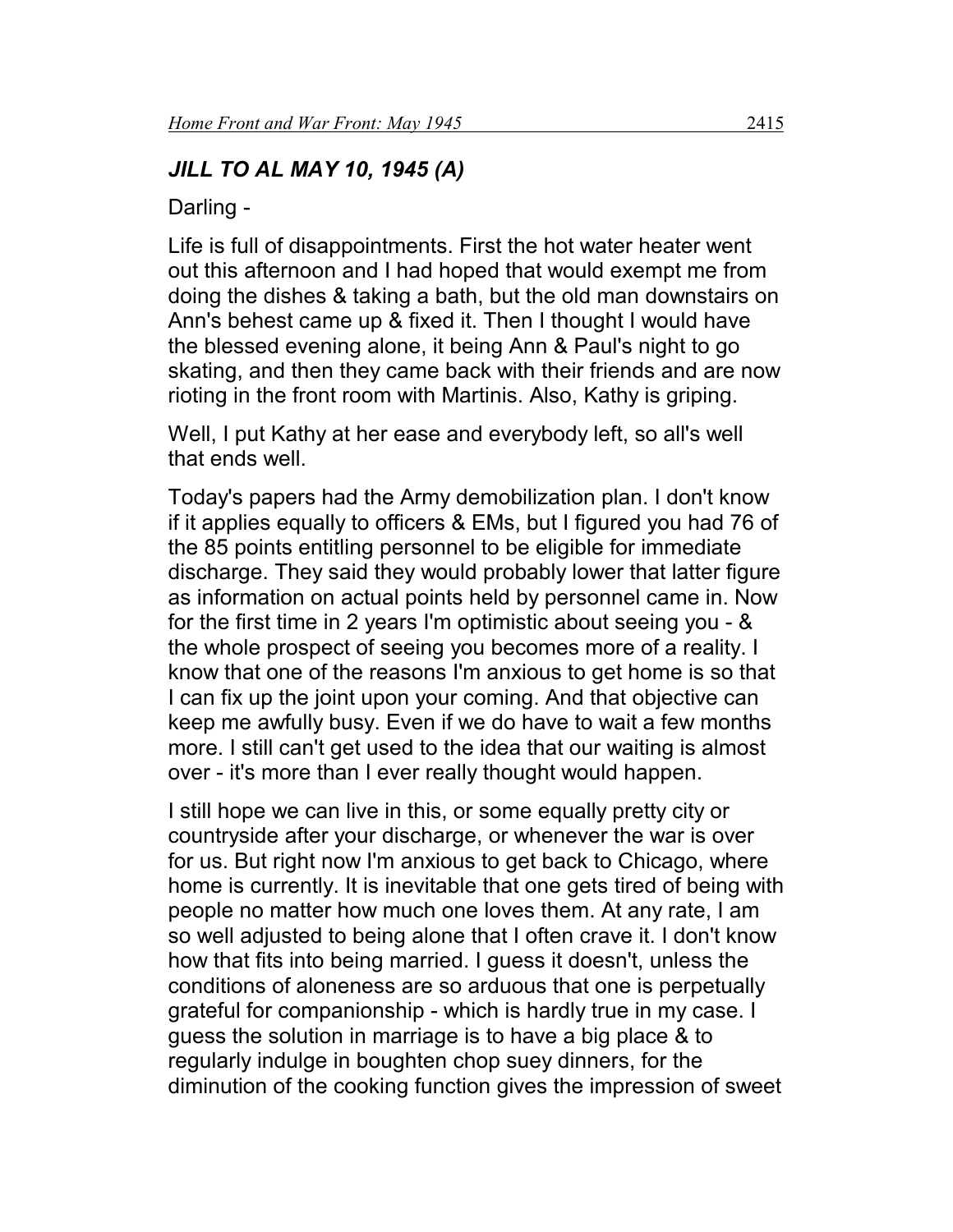solitude. But I don't think I shall suffer from an excess of your company (& I hope you won't of mine) for at least 50 years, any way. And anyway, we both have the same solitary vices, reading. I think the past 2 years have returned me almost, though naturally never completely, to that virginal state of an insatiable appetite for books that one had in adolescence (I think Fadiman dwelled on that marvelous - if you have it - trait of the very young in some introduction he wrote). At any rate, I've read more, & with great selectiveness in some spots, these years than I did all through college & afterwards. André Gide points out that onanism is only a form of laziness & I think that reading of this sort is a kind of vice of laziness too - except that you use socially acceptable organs in pursuing it. So is letter writing (how inconsistent the girl is - one minute she complains because it's too much trouble & a poor substitute for reality, & the next minute this). Both are forms of self-immolation, a turning away from reality (I read only novels, aside from periodicals). But of course no moral judgement can be placed on deriving pleasure in this way - & if any can, the verdict must be good, since at least you've not hurt anybody & can accidentally derive some personal or social goods from it. And I'm grateful for the academic education I've had - even the Smithiness - because it has instilled some notion of literary taste.

And now for that loathsome bath (I have to - the sheets are clean). I went to the doctor today and he is amazed at my recovery. Next week my halter - really, it's only a bandage comes off. I tried to make him take it off today but he's a stickler for form - I can do everything now - iron, the dishes & put my lipstick on with my right hand.

Darling, I love you & wish you were here to wash my back.

#### Always your

Jill

Kathy gives her daddy a big kiss. Why wasn't she twins. Then you would have had 88 points!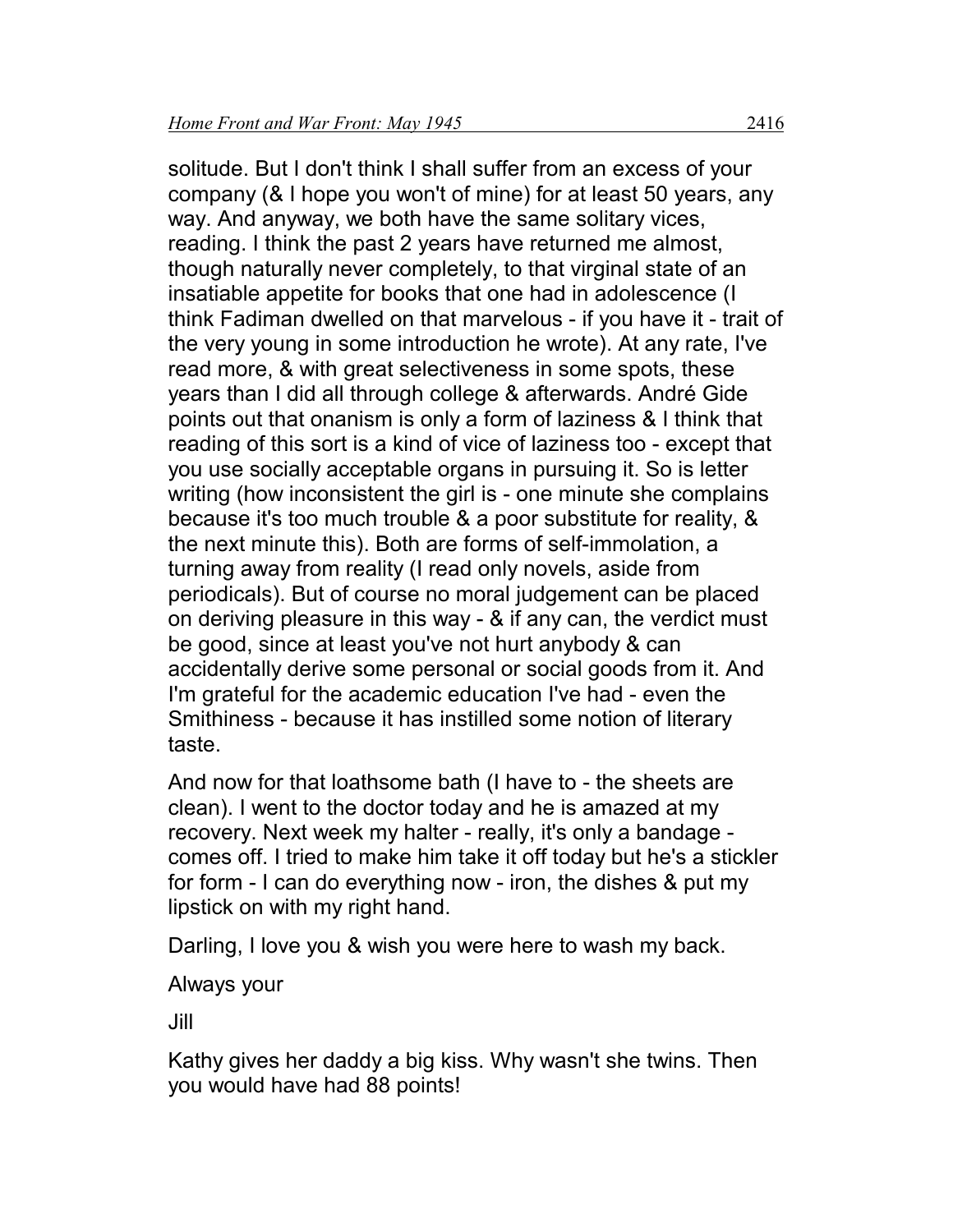# *JILL TO AL MAY 20, 1945 or MAY 10, 1945 ?(B)*

*[Note: - The date appears to be wrong. This letter was written before she left SF]*

Darling,

Here are all the pictures I've talked about for so long. I think they're good, don't you. Some of them should be enlarged though it's hard to decide how much (I'm afraid 8 x 10 is a little bulky for you. Suppose you tell me if you want any that size and if so, which - by position, participants and facial expression).

We've been sewing today and it's thrilling. Ann cut out a dress for me long ago but never finished it and now I am, under her competent tutelage. I went to the Blood Bank which is right on this block today but they wouldn't take me because my hemoglobin was a little low. I'm going to eat nothing but liver for 2 weeks and go back. It made me sort of mad.

The kids have been bratting about and I am heartily sick of them both, particularly Paul since he partially (though not altogether) contributes to Kathy's sporadic fits of ill temper. I hope tomorrow will be nice so I can take her to the beach. In the evening they have company so I probably won't be able to write you again till Sunday. But I love you all the while and with all my heart.

Jill

The next day -

Just a few love lines before I seal it away - I really do miss & love you so much. No matter how I feel, the ache of not having you with me is always present, like some kind of internal bleeding. The other night I dreamt I cried uncontrollably, endlessly, because you were not here. I suppose that's how it is, at a much lower level, when I'm awake - that is, it never reaches the stage of constant tears.

Always yours,

Jill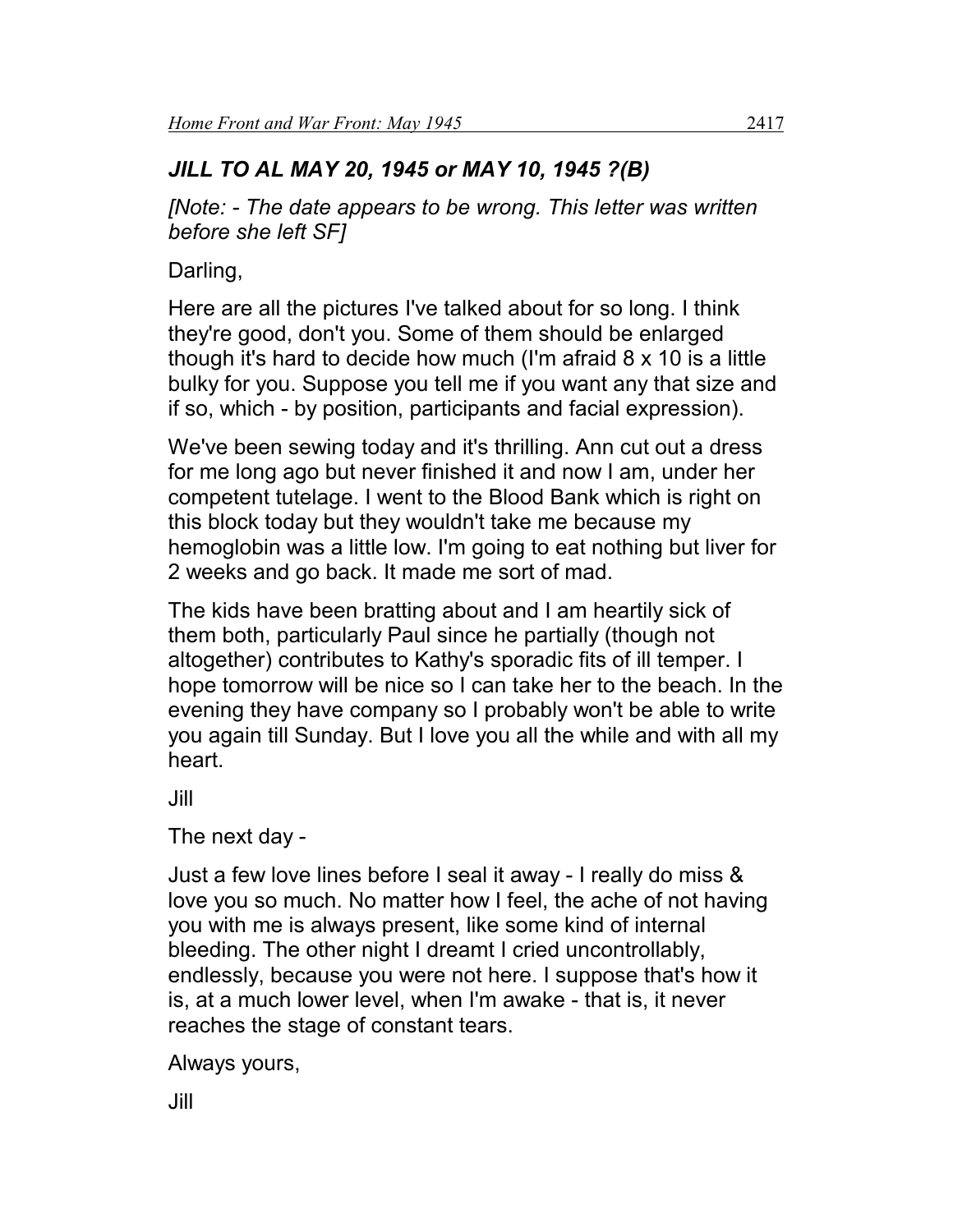#### *AL TO JILL MAY 10, 1945 V-MAIL*

Dearest Jill,

I was most sorry to hear of your accident in tonight's mail, not only because it happened to you and therefore hurt me so badly, but because I am in no position to offer you more than a few words of sympathy. I gathered considerable hope from your statement that none of the injuries are serious, and trust, though with a slight doubt, that you haven't exaggerated the quickness of your recovery. You mustn't feel it necessary to be up and doing a full active job at the earliest moment possible. It is too late for me to advise you on the return trip. Perhaps you are already on your way to Chicago, for your letter of April 20 said that you would be leaving on May 18. You haven't really remained in California long enough for my peace of mind. It seems that no sooner did I finish sweating out the great voyage westward than you commence the return eastward, with an encumbering souvenir to boot. The only moral I can think of in reference to your accident is to beware of Boy Scouts. One can't very well advise you to take up crocheting. However, now that my mind gropes into the past I can think of another moral, to wit, wear your glasses. I'll bet you our first beer together that you weren't wearing them, and that's why you did not see the skulking little wood pests in time. I consider myself fortunate that you at least remember that you have a husband. It would be most extraordinary to stop getting letters because you don't know your old friends. I wouldn't know whether to be angry, sad, or to commence patiently to woo you from the beginning again. You can be sure that I would attack the latter solution with great vigor and with the advantage of knowing you better than yourself in the same position you found yourself in some years ago at 5800 Maryland Avenue, of a summer night. But seriously, I can't tell you how sorry I am that I'm not there to give you great and tender care. Damn the remaining time that stands in our way!

Just now, we have very little to do here. The day was long and lazy. There is a report going around that tonight the point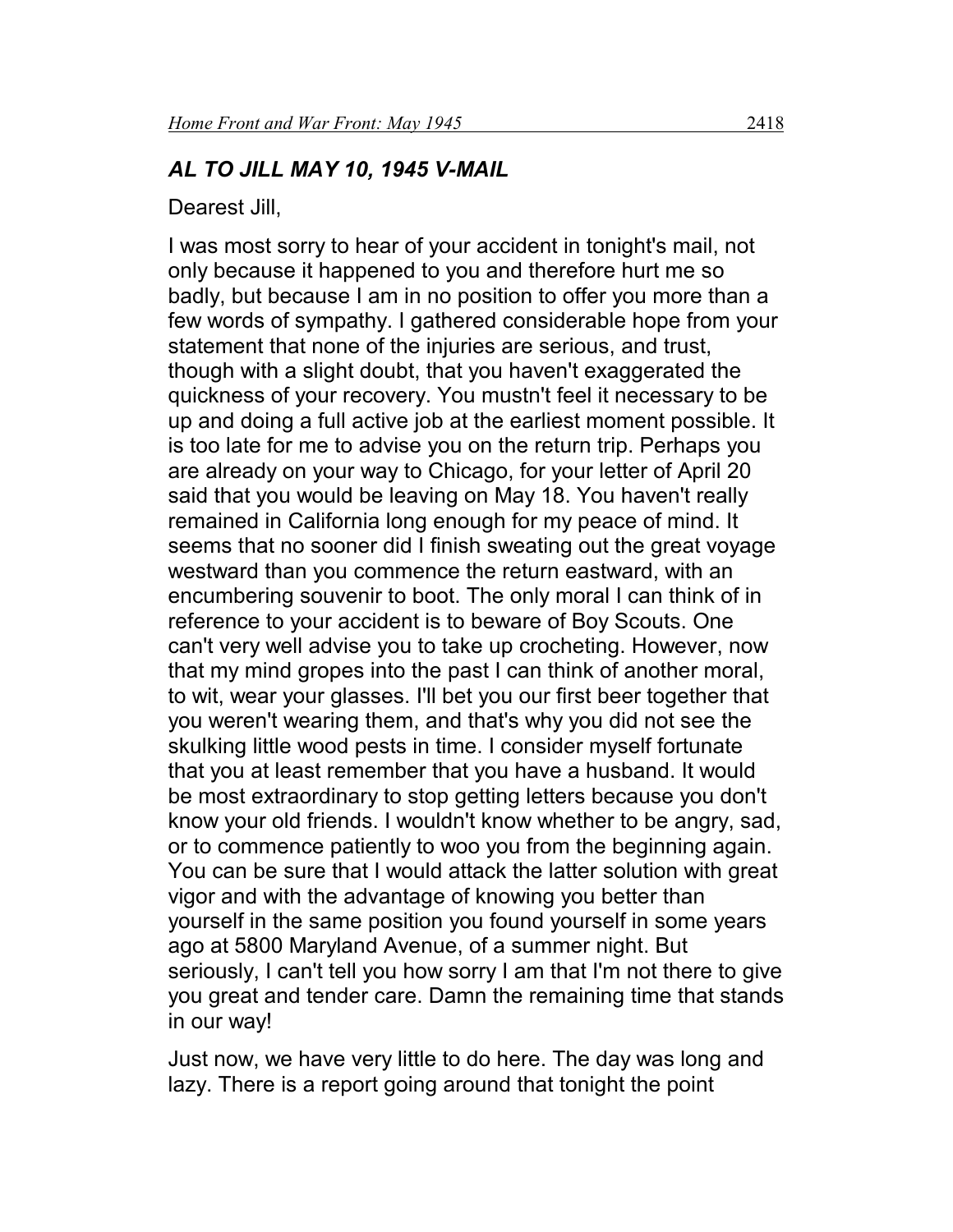system for going home will be announced over the radio and there is greater excitement over that than over any news that I can remember in the last year save over the death of the President.

I'll write you how I stand on it as soon as I hear. I should do well. I hope to see you this summer, darling. Get well quickly and take care of yourself an Kathy until then.

All my love and many kisses.

Al

## *JILL TO AL MAY 11, 1945*

Dear Al,

This is my first attempt at banging a typewriter but happy anniversary anyway. So there as we say this is the goddamndest letter I have ever written as you can see.

Paul Oppenheim

Dear Al, This is to wish you a very happy anniversary. This is my first attempt since high school to express anything on a machine -- but if the letters are slightly twisted, at least the sentiments are genuine. Happy anniversary to you.

Bea Whittington

Dear Al: Although we are very drunk we are thinking the most affectionate thoughts of you and after sending you a lovely cable aloha signed only by your loving wife. My stream of consciousness doesn't work too well when hampered by this contraption of the devil's own invention. Dogs are barking and babies scream at the rhythmic sounds of Uncle Lou's typewriter which one pokes with all the vehemence that a poor weak female can command. But we all have counted and recounted and according to the point system we figure you will be home before we can say the Arabic facsimile of "Jack Robinson" and it makes us very happy indeed. As usual, when I am drunk, I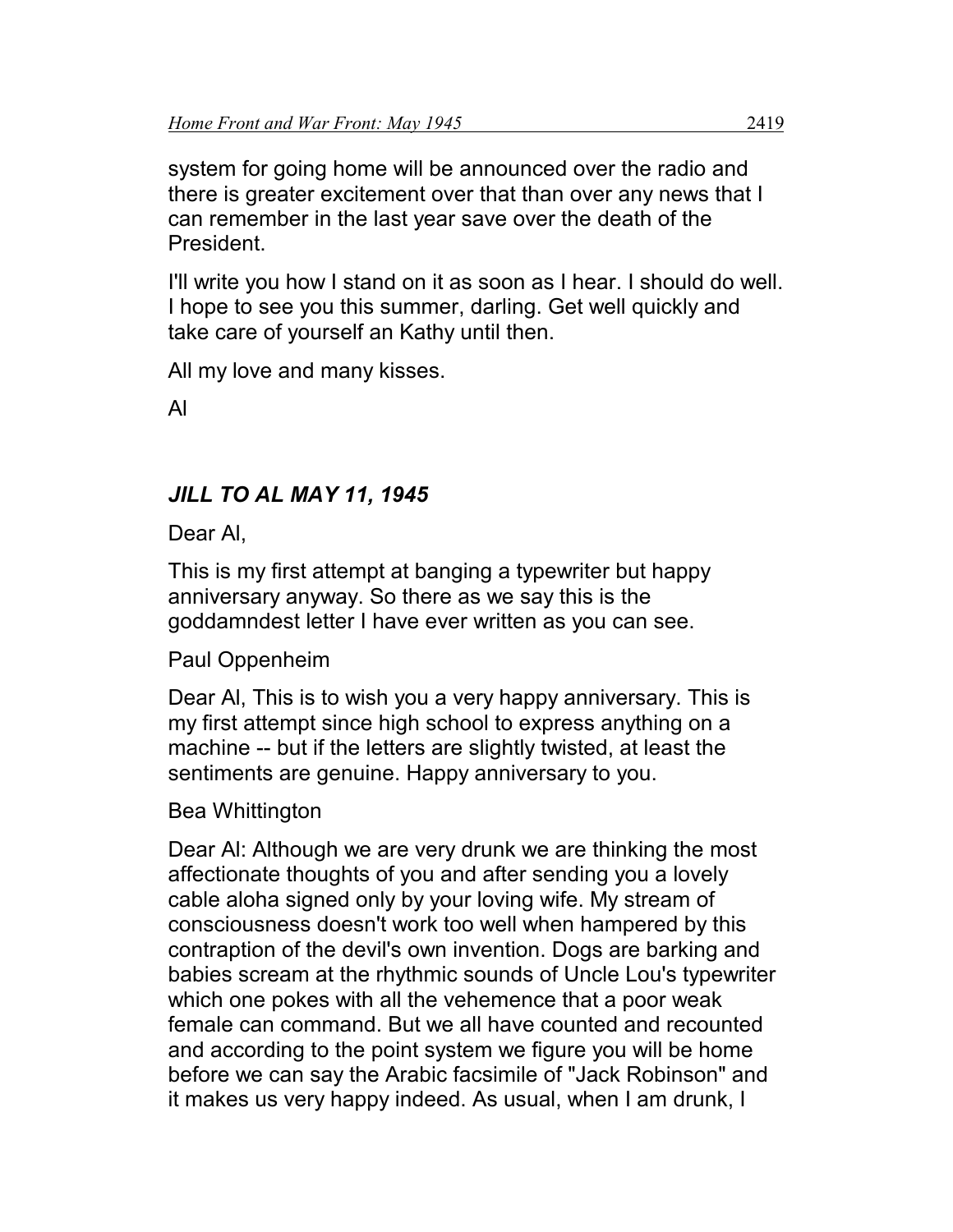talk too much so I will yield to the Senator from Missouri.

Happy anniversary to you .... from Ann

Dear Al:

I sincerely wish you a happy anniversary. I also hope that you will be able to come home soon.

Sincerely,

Nick Whittington

Sweetheart --

As you can see the family is assembled toute seule and toute tight. The young Whittington's came to town unexpectedly and we had cocktails and then I remembered this was our anniversary -- not that I didn't think of it before but Paul keeps forgetting to bring home the evening paper and I never know what day it is. I am the most sober of the lot, having, instead, an enduring interest in food. The chief topic of conversation seems to be the defections of Lou's typewriter -- you can see that I wasn't kidding when I first complained of it. For dinner we had crab cocktail, essence of shrimp broth, shrimp wiggle (at that, all the women in the party do the bumps), peas, some kind of white wine and coffee. I just did the dishes.

It seems a gyp that we never get to celebrate our anniversaries together but someday we will and that will be the day. I still think you'll be home this summer but I'm worried, I haven't heard from you in a week. But I love you a million times over. I really do.

OOOXXX

Jill

The next day:

P. S. Ann says you have enough points to either get home or buy a first class steak.

I love you.

Jill.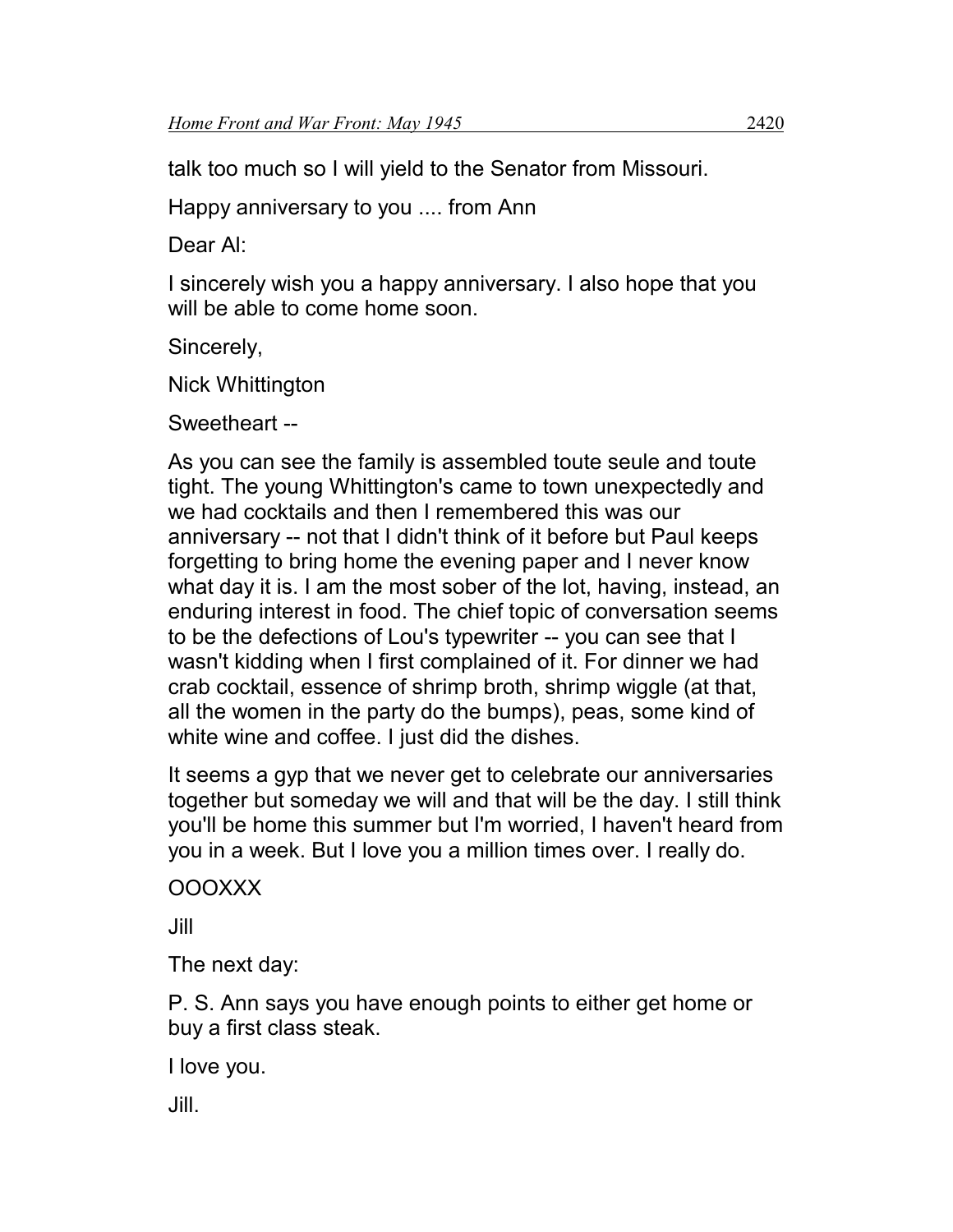Kathy says "eye" "Idroppedit", "hot", Bear (for Bea Whittington) "hat" "nah" "yah", or reasonable facsimiles of same.

#### OOOXXX

Jill.

## *AL TO JILL MAY 11, 1945 V-MAIL*

Darling Jill,

It seems that I never hear crucial news from you fast enough. Kathryn was born and I had to wait to hear it. You announce that your shoulder is broken and that you fell on your head and here I wait patiently for more of the gruesome details. A fine way to pass my wedding anniversary. Nevertheless, assuming your condition is by now much improved, this anniversary will go down as much better than that of last year. I can actually think of it with some elation, because it reminds me that I am happily married (no sneers, please) and should have occasion to practice that fine state in the near future. Please get well, though, dammit (cajolery and threats, just like a mule). If anyone should get hurt, this member of the family should. But look at me, and stop laughing. As a matter of fact, I have changed lately. I have a mustache which will be evidenced to you in a picture or two soon. But I shall excise it before hitting yon bonny shores and will never let it accrue without your consent. Tom likes it and that's why I grew it.

The number of points for discharge eligibility have been announced as 85. Officers will presumably follow suit roughly. Do you know how many I have? One hundred and ten, my sweet. That ought to heal your little noggin. So far the program hasn't gone into full swing, but after all peace was only declared a few days ago. My principal objective now is time at home with you, not necessarily discharge.

I wrote Borgese a long letter this morning, taking to task in as gentle a manner as possible for his last article in Life which Dad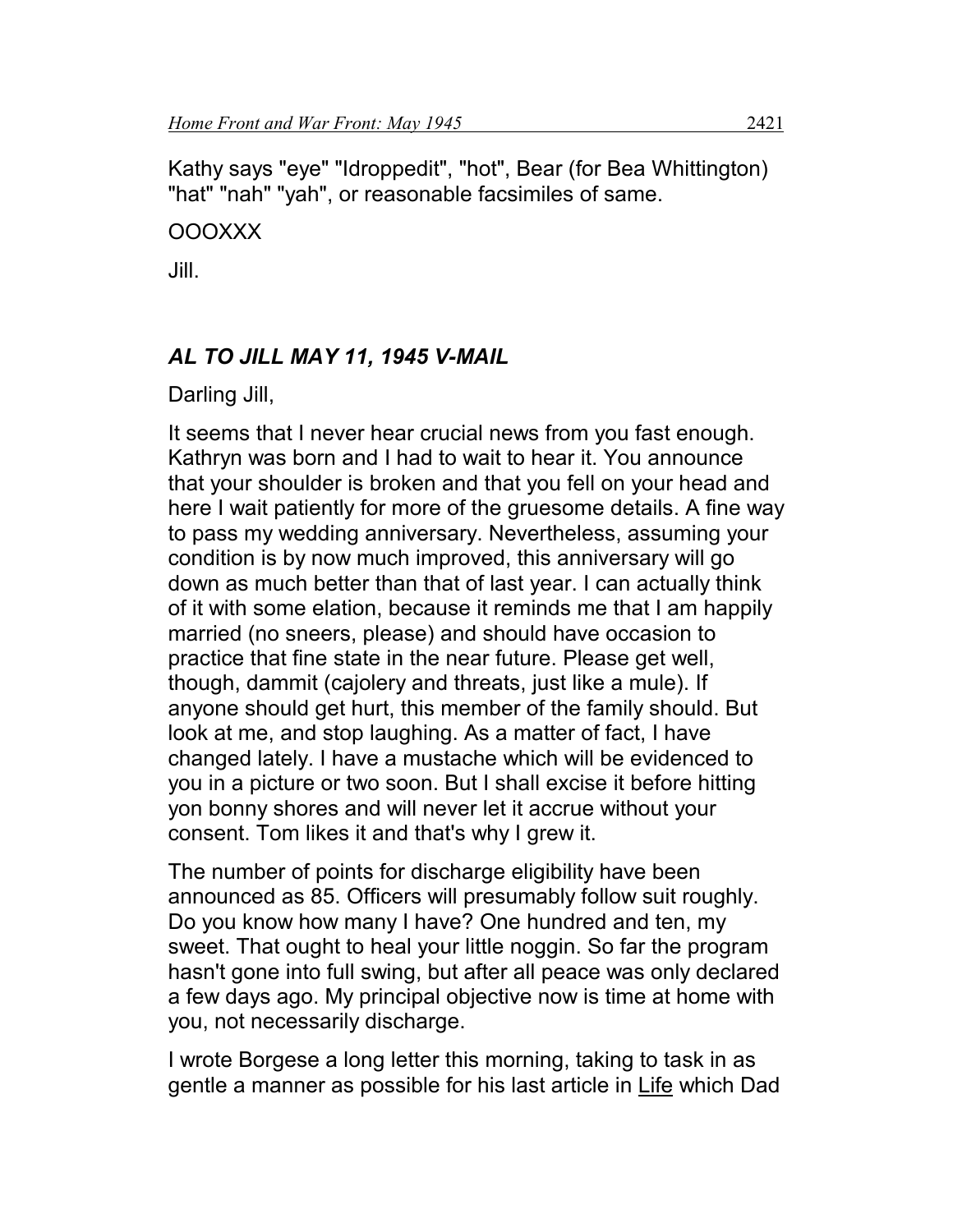sent me. I think he is getting farther from the actualities of European politics all the time and his remedies are confused and unearthly. But he is always stimulating.

Would you be surprised if I told you that just this moment two beautiful swallows flew into my room and settled on a ledge near the ceiling? How pretty they are. They have reddish brown coats, dark red throats and white bellies and they jabber loudly. I wish Kathy could be here to see them. Last night, when I returned to my room from the outside, just one was sitting up there. This morning at dawn another one flew in to join him and they made a hell of a racket flying around and conversing in loud tones until they finally left by the open windows, to return only now. Peace, it's wonderful.

I went swimming with Anspacher, Glade and Kudrowitz yesterday afternoon at a nearby pond. There were some Russians already there and one of them had a water polo ball, which we borrowed for a while. It was lots of fun and needed exercise. The days are hot now. And so are you.

A passionate kiss and so long for now. Your

Al

# *JILL TO AL MAY 12, 1945*

Al darling -

You're probably in receipt now of a congratulatory cable (our anniversary, remember) & a slightly frenzied letter from us all - I must explain about the cable. So limited is my imagination that I never really believed I could send one to you, & it took Nichol's, Ann's brother, to sell me (& also the confused operator) a bill of goods. Anyway, that's why I've never sent you a cable before that, and my essential lack of sympathy for that means of communication. It's a sterile thing at best, & from my end, too frightening. Even now that the war is over, I haven't stopped worrying - although my receipt of your next letter (my last was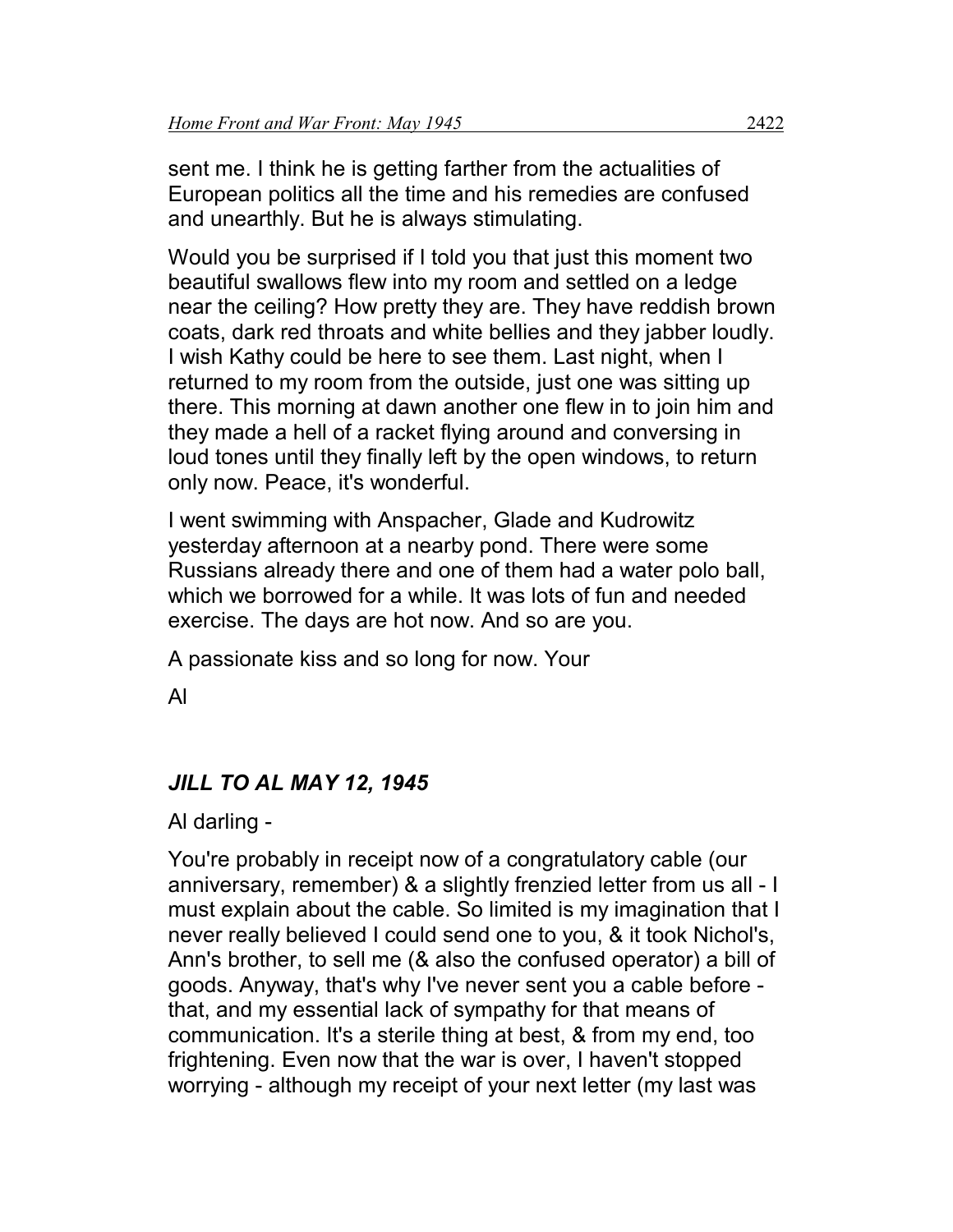dated April 23) will stop all that. I have a superstitious fear of the fates, and of the virus *[?]* they can create.

We're all very tired today from the Whittington's visit. They stayed overnight, Nichols passing out in a sleeping bag on the living room floor. He & his wife are types too - small town or suburban young-married, ascendant financially, good & devoted to their children, but not terribly happy. His wife is fading from working hard with the kids & driving the whole team, Nick drinks because he is easy-going & doesn't essentially want to be driven. On Sundays he fishes. The American way. But dull or no, they are good people. You have to admire their integrity, their quality of being rooted. Instability is often as cheap a commodity as stuffiness. I suppose that essentially I have good feelings to every person who loves children - the Italian family next door, these people, your family (even if I didn't have other great emotional ties to them). Many of the more interesting people I know, my own family included - this generation, I mean - don't care much for them. It's hard to know why - selfishness appears to be the answer but it may not be only that. I don't know. I'm not sure about myself, except that I love being with large brawling families like yours and also, Kathy acts like a child who comes from a family that likes kids - even though I have been wearily getting sore at her all day.

Tomorrow we're going to Vallejo for the day to see Ann's mother & father, so I may not have time to write you there. But I'll be thinking of you a lot, even as I think of you every day. I'm so sure we'll have a happy life together when you come home. How lucky I am that I have that to look forward to - to live for.

All of which is very ungrammatical but another way of saying

I love you.

Jill

Kathy sends her love & a big sweet kiss to daddy.

**Sunday** 

The next day. We're back from Vallejo and the kids are both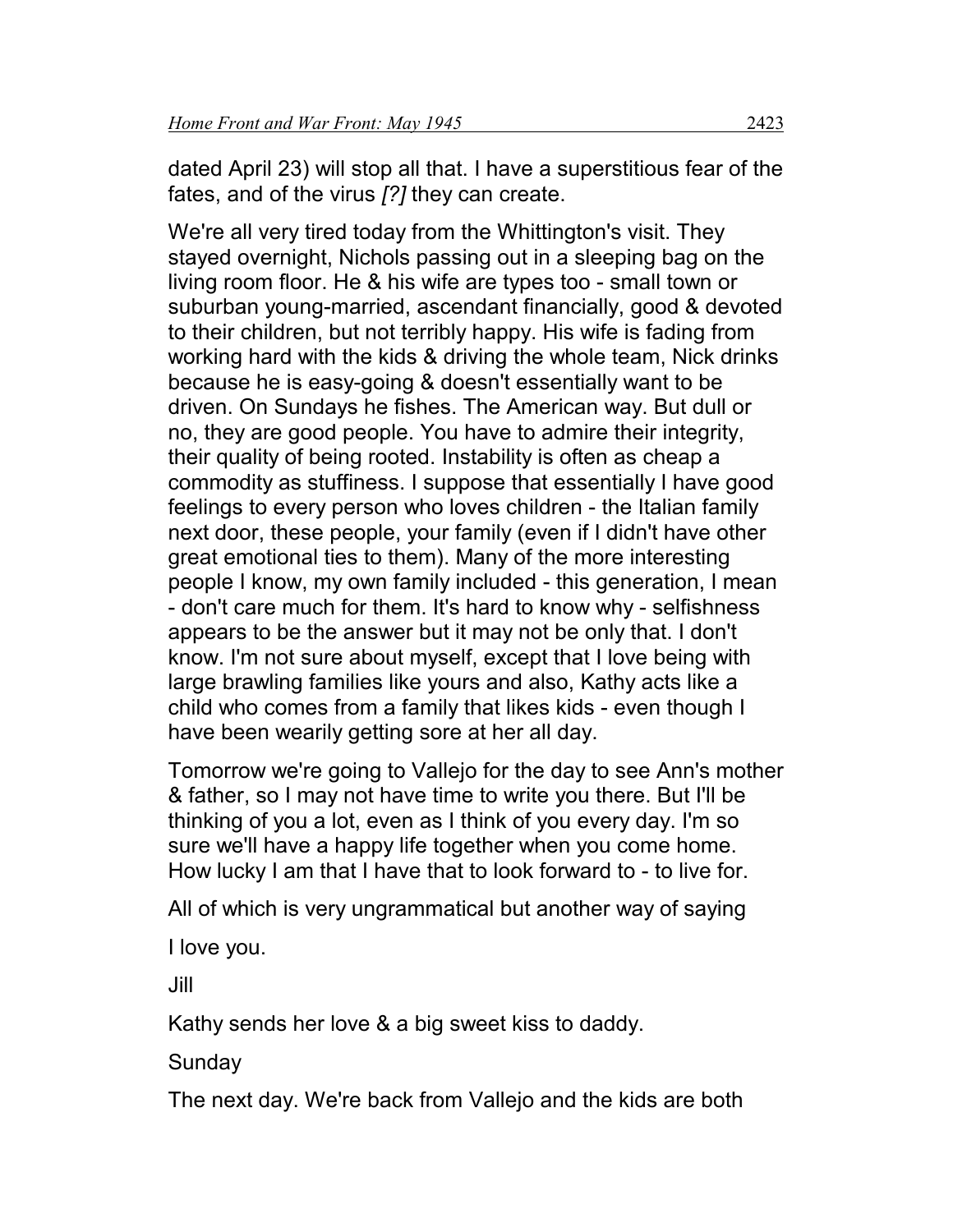bedded down, very tired but remarkably good-tempered. We had quite a nice time. It's about an hour's drive, through the hills of Marin County (we passed over the very spot where you lost your hat) and over the flatlands around the bay, past the vast shipyards. Ann's father is an electrician at Mare Island & he and Ann's mother & Grandma (all of whom ask for you) live in a temporary housing project. It's a strange sight - hundreds & hundreds of these little dwellings set down bluntly on the rolling pasture land. The bar hills swell all around. It's scenic - if you don't have to look at it all the time. But Marin is beautiful & green, getting the moisture from its proximity to the ocean. Paul says that by paying a relatively high price (\$1,000 instead of a moderate one, 600 or 700) you can get a really elegant parcel of land there. Figure on a \$5,000 house, which you most economically mortgage (instead of buying outright) & you have a swell place with cash left over. He says you also have to figure on things like septic tanks (about 200) & well digging - the latter depends on luck & costs about 5 bucks a foot to dig. The country is beautiful of course, all hilly wooded countrysides are, whether in Cal, Wisconsin or New Hampshire. The points in favor of this section of the country are easy weather for raising kids, marvelous roads for motor transportation, even if you worked in Berkeley you could live near the bay or ocean in Marin & still be an hour or less away - and proximity to a beautiful city. You can't say that for Chicago & you couldn't afford it in New York, Greenwich, Conn. & places like that are for the untouchable rich.

But mostly I am interested in getting you home first. The first batches of dischargees are already coming in, I read by the papers. I wonder how you'll stand. I hope tomorrow brings a letter from you.

Darling, it's bedtime. As ever, a lonely one without you.

OOOXXX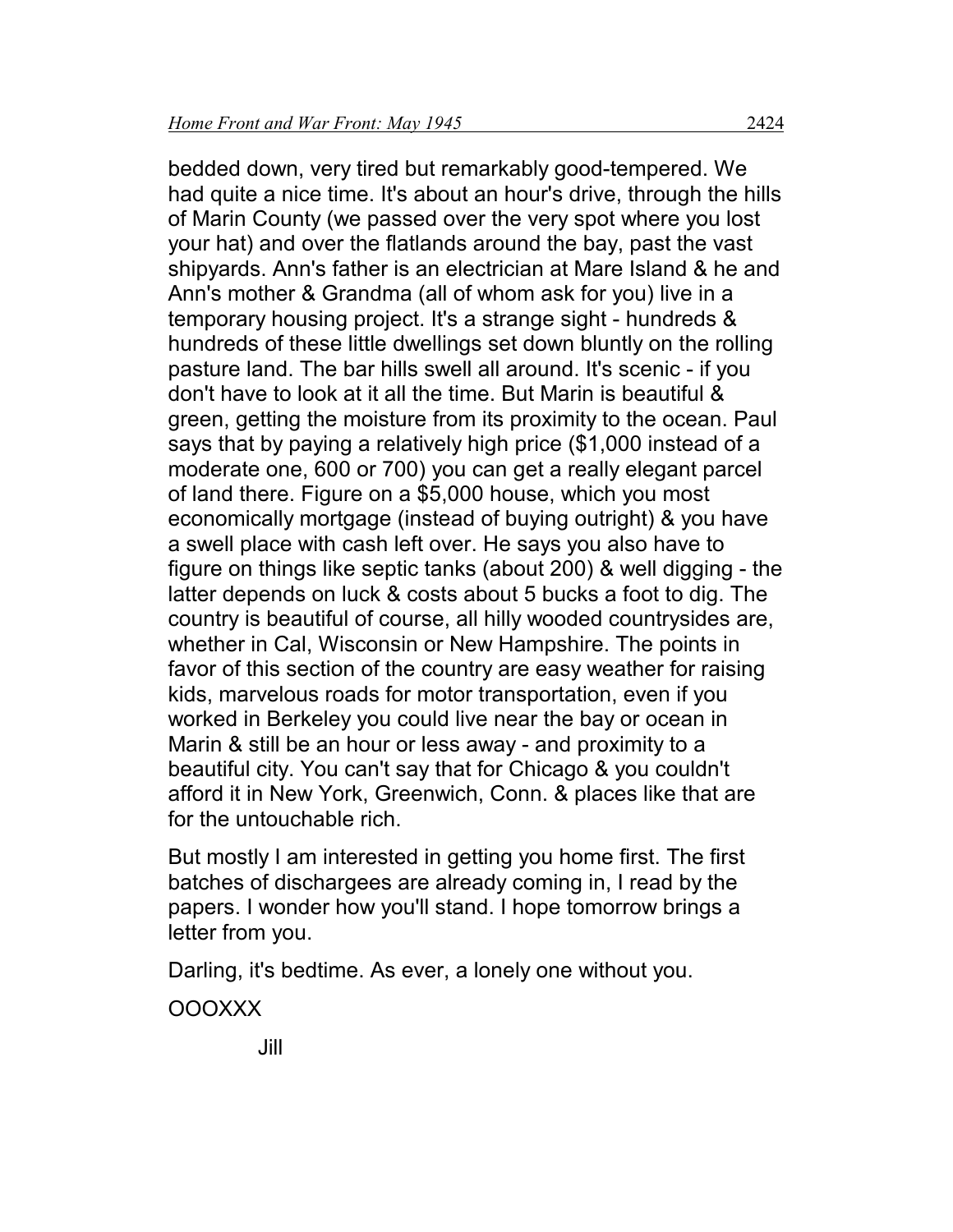# *JILL TO AL MAY 12, 1945*

# *RCA RADIOGRAM*

AX818CJ Sanfrancisco 17/16 11 2150 MAY 12, 1945 10:43 (May12 B)

NLT Alfred Degrazia

1043313 aMNIGA

HAPPY ANNIVERSARY DARLING WISH YOU WERE HERE LOVE

Jill Degrazia



Schloss Strassberg.



Officers' mess nearSchloss Strassberg. The Ukrainian helper. Al with moustache, smiling.

# *AL TO JILL MAY 13, 1945*

Strassberg Schloss near Augsburg, Germany

Good Morning, Darling,

They say that a person with a head injury shouldn't be regaled with anything save light chatter. Even better, send them pictures to look at. So here are pictures. And if you ever get knocked on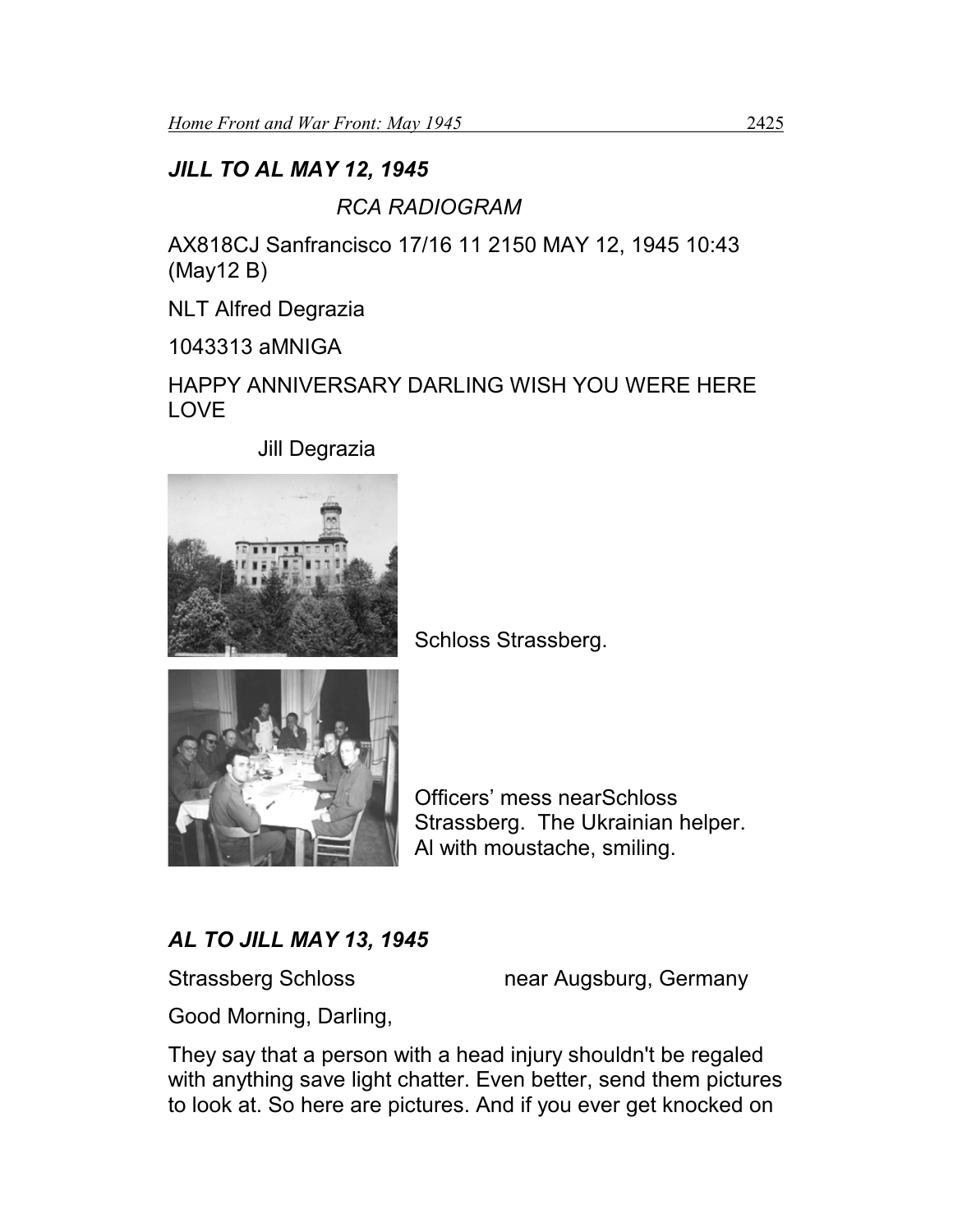the head again meanwhile, here is my exact address so that you won't have a bothersome discourse to make on our location.

I hope you are all well by now. I'm angry that I haven't heard how you're doing since your initial announcement. Perhaps we'll get some mail today.

Yesterday was another dull, sleepy day. I went swimming again and that was all. I don't have much to read, and am waiting for your books with eagerness.

The swallows keep coming in and going out the windows of my room. The flagrant way they make love is a direct affront to a lonesome man. A thousand kisses to you, dearest.

Always your

Al

# *JILL TO AL MAY 15, 1945*

Darling,

My mild anxieties were ended yesterday by 2 letters from you, April 27 & 29 *[Note: unfortunately, these letters seem to have been lost...]* - both long and wonderful & welcome. I don't know why I didn't answer them straight away last night - I guess I was tired, a state that hasn't materially altered since then. But I was terribly happy to hear from you. One of the letters contained a couple of grim pictures of you - the one in the derby hat particularly made you look like an atrocity victim - & an enlargement of Kathy's. Now that I see it again, I realize it wasn't at all a good picture. She is a lot more symmetrical than that. But enough of this slander, we are all very beautiful people, with the possible exception of me, whose hair needs washing and who is covered with yellow paint, from trying to decorate a little Mexican chair for Kathy.

Ann and I were downtown shopping today and ran our legs off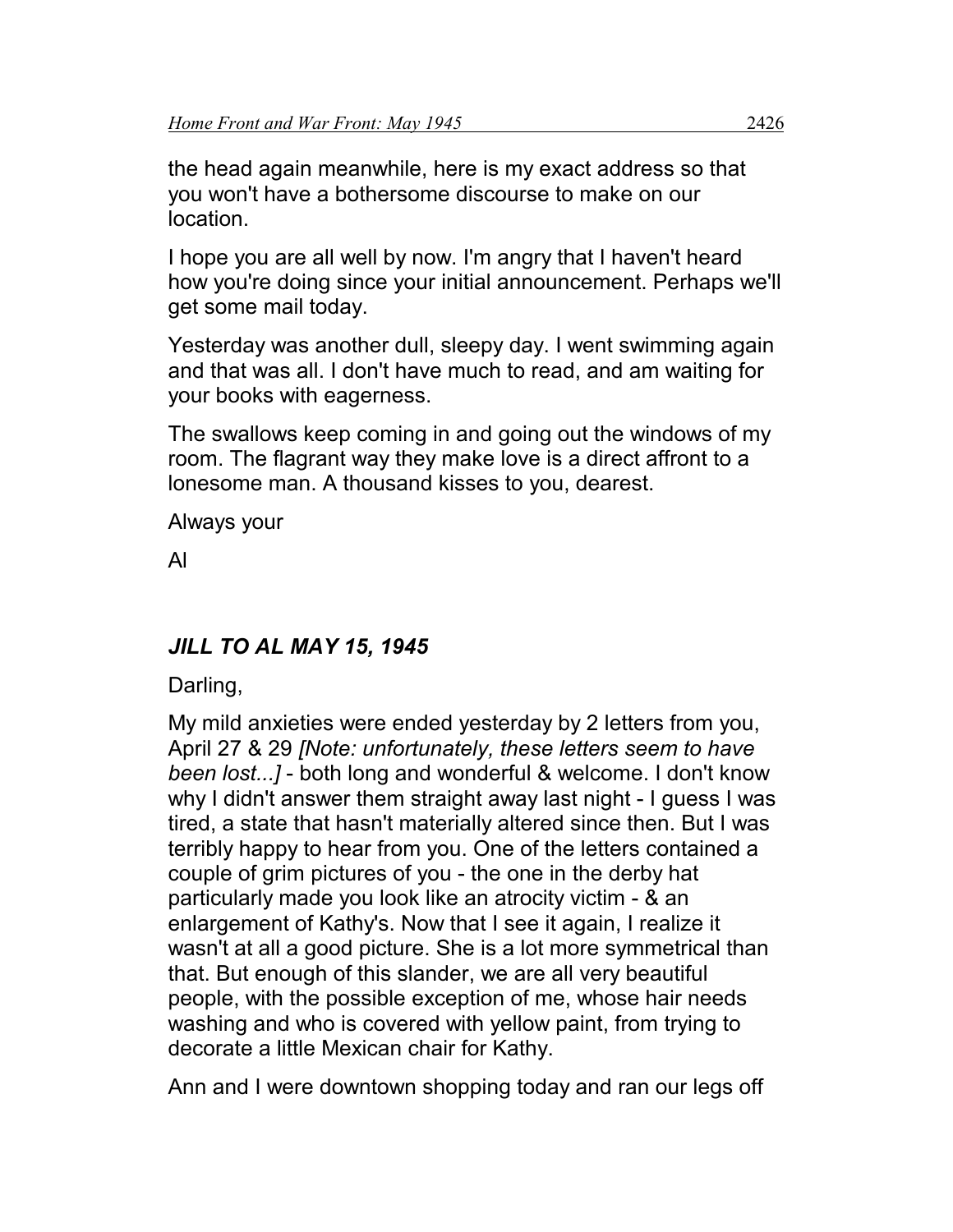bringing back various souvenirs (mostly from the Russian War Relief store, which has nice painted boxes and things.) I am in a turmoil of buying things and straightening them out, preparatory to leaving. In fact I expect to be in a turmoil for the next two weeks, what with departure and arrival.

The doctor took the bandage off my shoulders today & I feel as if I had been wrenched from the womb, all the security and dubious comfort of the wrappings gone. Now I find myself much less bold about swinging my arm around. He said I would have complete movement in it very soon.

I finished 2 novelettes by André Gide, written before the long one I read last week. They were very good narratives - storytelling for the sake of the story, a little mindful of both Henry James & Somerset Maugham, my limited literary experience being the only reason I can think of for making a comparison with two such disparate stylists.

Now I really ought to go to bed, to gird my self for the great mess of laundry I have to do tomorrow.

All my love to you, dearest, and please excuse this for being so short.

OOOXXX

Jill

# *AL TO JILL MAY 15, 1945 (A)*

Jill, my Darling,

I wish I had more news from you. Only the one letter announcing your accident some days ago and nothing since. Now I am in Paris for a couple of days and I won't get your letters until the day after tomorrow when I get back. I hope you're all well by now and that the trip back wasn't too serious a problem.

I flew in here yesterday afternoon. The day was bright and calm,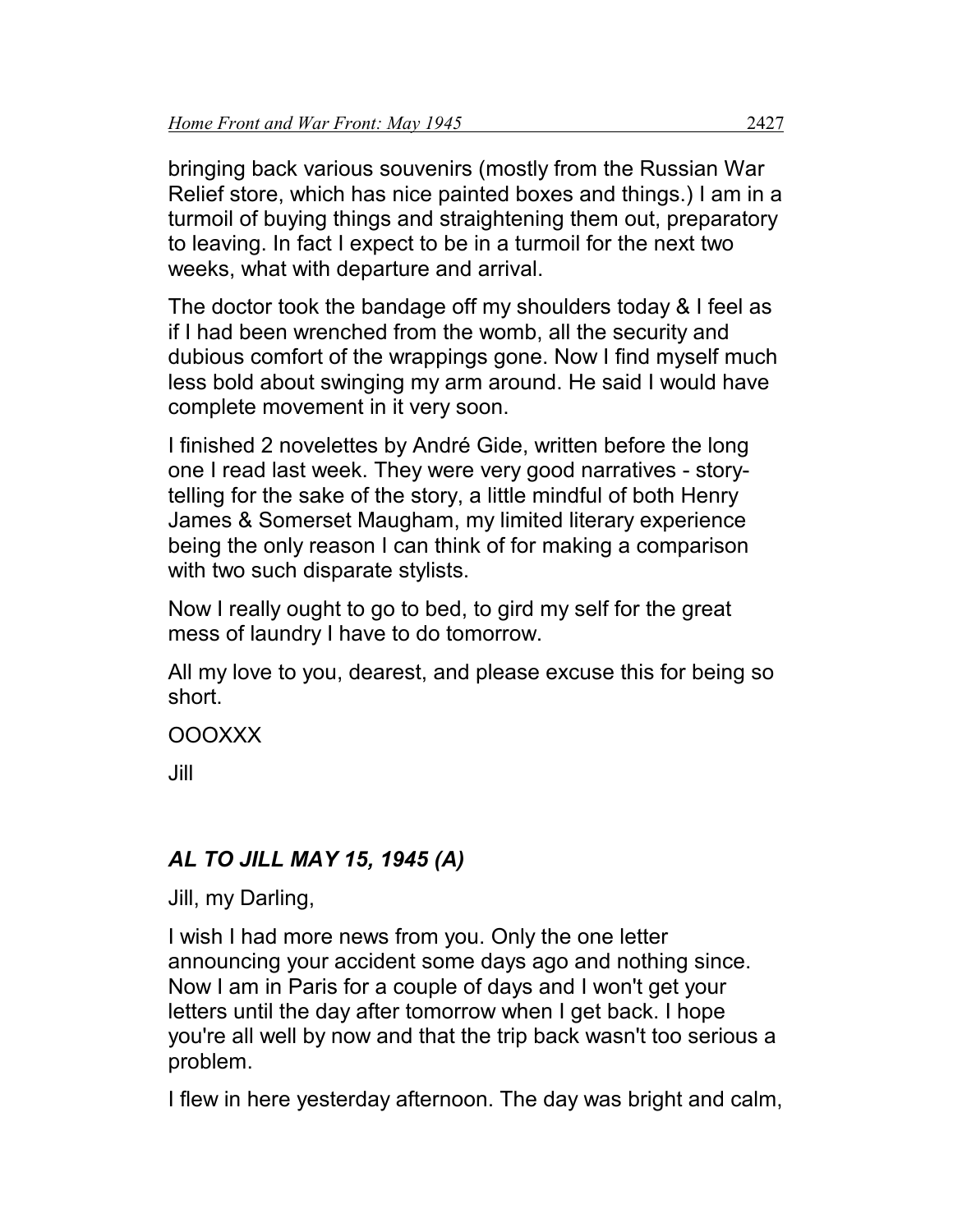and the trip was likewise. I met Martin last night after supper which I had at Pittman's hotel. Martin is in the middle of changing assignments, as who isn't. We talked with Dick Crossman & several other people for a while. C. is running for parliament in quasi-absentia. He'll probably make it, and be a damned good MP. Afterwards, Martin and I walked up to Montmartre and came back, went to his room, had a drink, and adjourned around one. Chief social even was several games on a pinball machine, but Martin didn't afford me nearly the competition you used to be. The ones at the VT were much better than these though. These paid off in slugs which of course went right back into the machine. The night clubs are closing around eleven these days. There aren't as many soldiers in town as before.

Paris is gayer than usual, since the Victory flush hasn't worn off, and many flags are still flying. I had the finest Martini with Pittman since our days together at an outdoor café which was very peaceful sheltered on the Faubourg St. Honoré. This morning I spent talking to people regarding our outfit and this afternoon I hope to get over to the other side of the river to see the Rodin gallery. There's a good French movie running which I hope to see also, perhaps this evening. It's called Les Enfants du Paradis, and the French claim it's the best produced in a generation. It was put out since the Liberation.

It's time for lunch now. I know you'll forgive me if I cut this short in order to get onto the streets. It's been a long time since I was here last, and it's fun walking around.

All my love, dearest, with a fervent hope that I'll have you in my arms again soon.

Always your

Al